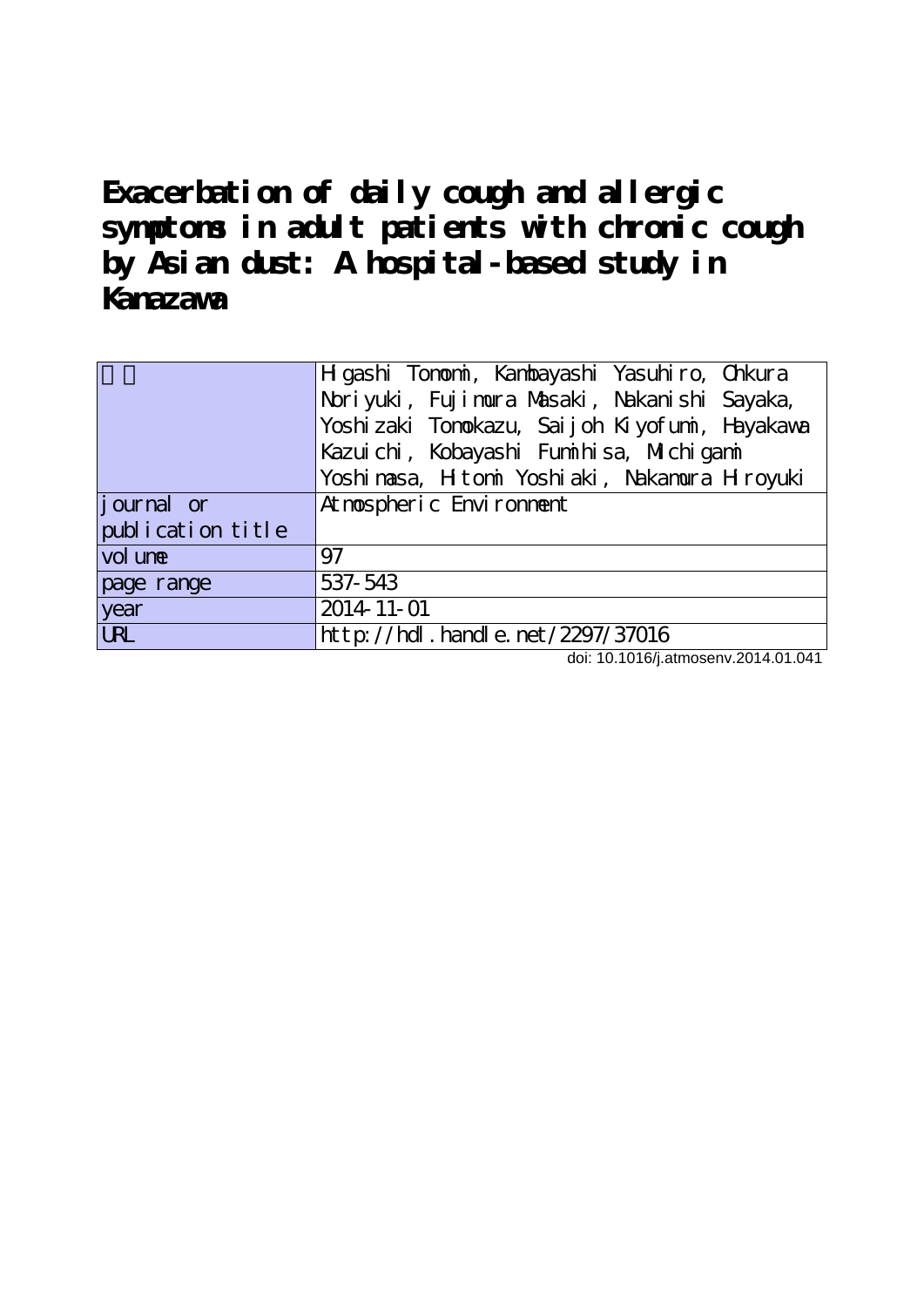Exacerbation of daily cough and allergic symptoms in adult patients with chronic cough by Asian Dust: A hospital-based study in Kanazawa

Tomomi Higashi<sup>1</sup>, Yasuhiro Kambayashi<sup>2</sup>, Noriyuki Ohkura<sup>3</sup>, Masaki Fujimura<sup>3,8</sup>, Sayaka Nakanishi<sup>4</sup>, Tomokazu Yoshizaki<sup>4</sup>, Kiyofumi Saijoh<sup>1</sup>, Kazuichi Hayakawa<sup>5</sup>, Fumihisa Kobayashi<sup>6</sup>, Yoshimasa Michigami<sup>7</sup>, Yoshiaki Hitomi<sup>2</sup>, and Hiroyuki Nakamura<sup>2</sup>

Departments of <sup>1</sup>Hygiene, <sup>2</sup>Environmental and Preventive Medicine, <sup>3</sup>Respiratory Medicine, Cellular Transplantation Biology, <sup>4</sup>Otolaryngology-Head & Neck Surgery, Graduate School of Medical Sciences, Kanazawa University, <sup>5</sup>Institute of Medical, Pharmaceutical and Health Sciences, <sup>6</sup>College of Science and Engineering, <sup>7</sup>Environment Preservation Center, Kanazawa University, <sup>8</sup>Respiratory Medicine, National Hospital Organization Nanao Hospital

Address correspondence to: Tomomi Higashi, Department of Hygiene, Graduate School of Medical Science, Kanazawa University, Takaramachi 13-1, Kanazawa, Ishikawa 920-8640, Japan

Telephone: 81-76-265-2212, Fax: 81-76-234-4232

E-mail: tomotomo@med.kanazawa-u.ac.jp

#### Abbreviations

Total suspended particulate (TSP); Particulate matter (PM); Light detection and ranging (LIDAR); Polycyclic aromatic hydrocarbons (PAHs)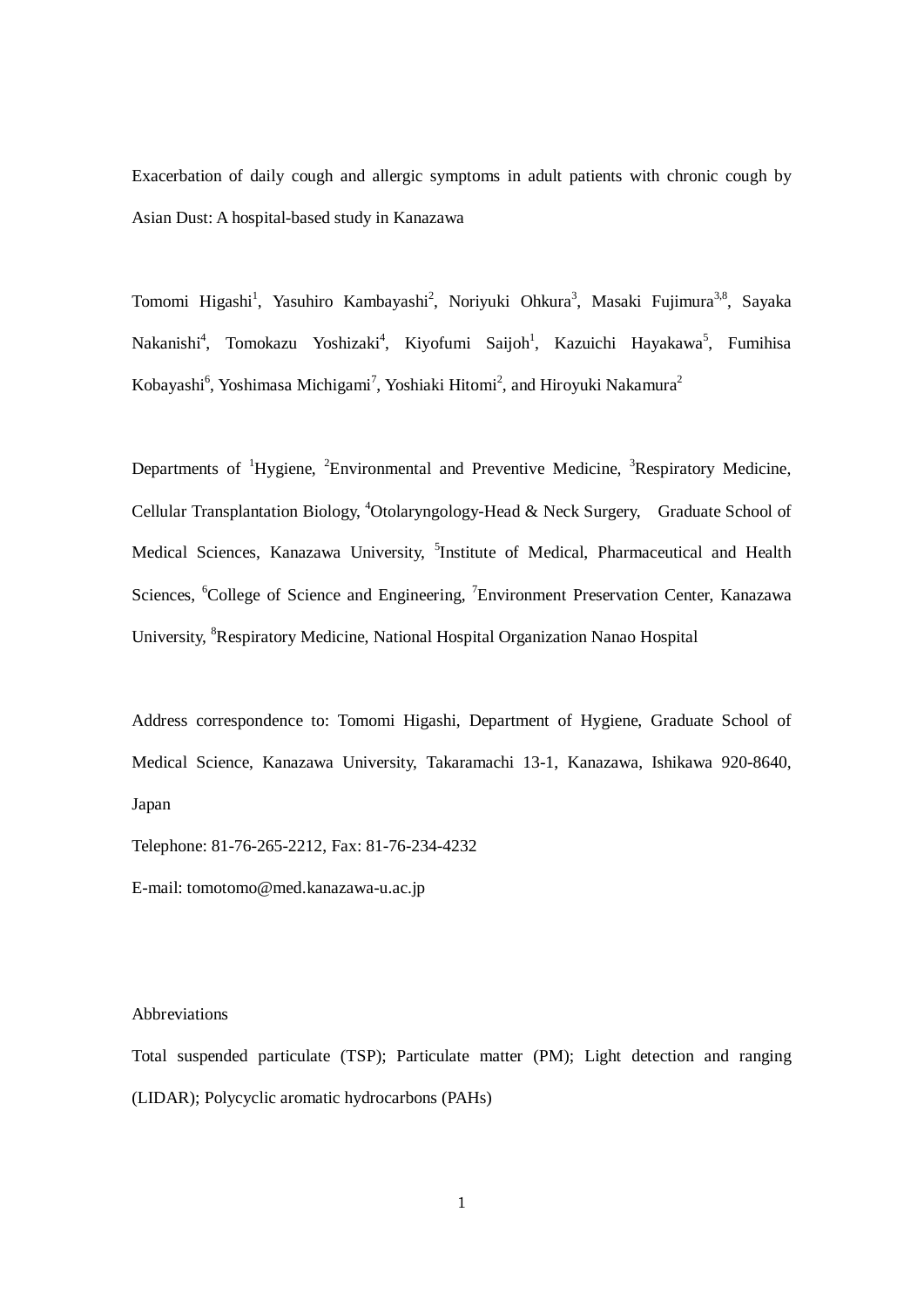## **Abstract**

The health effects associated with Asian dust have attracted attention due to the rapid increase in the number of Asian dust events in East Asia in recent years. The aim of this study was to investigate the associations between Asian dust and daily cough, as well as allergic symptoms, in adult patients who suffer from chronic cough. We enrolled 86 adult patients from Kanazawa University Hospital, Japan, who were diagnosed with asthma, cough variant asthma, atopic cough or a combination of these conditions. From January to June 2011, subjects recorded their symptoms in a diary every day. Asian dust and non-Asian dust periods were defined according to the dust extinction coefficient, measured using the light detection and ranging (LIDAR). The daily levels of total suspended particulates, polycyclic aromatic hydrocarbons (PAHs) and coexisting factors related to allergies, such as the Japanese cedar pollen count, were measured. McNemar's test showed that there were significantly more cough-positive patients during Asian dust periods than during the non-Asian dust period ( $p = 0.022$ ). In addition, during Asian dust periods when the daily levels of Japanese cedar pollen, Japanese cypress pollen and PAHs were elevated, there were significantly more patients who experienced itchy eyes than during the non-Asian dust period ( $p < 0.05$ ). On the other hand, there were no significant differences in the allergic symptoms, including sneezing or a runny nose and nasal congestion. This is the first report to show that Asian dust triggers cough and allergic symptoms in adult patients with chronic cough.

### Key words:

Allergic symptoms; Asian dust; Asthma; Chronic cough; Daily cough symptom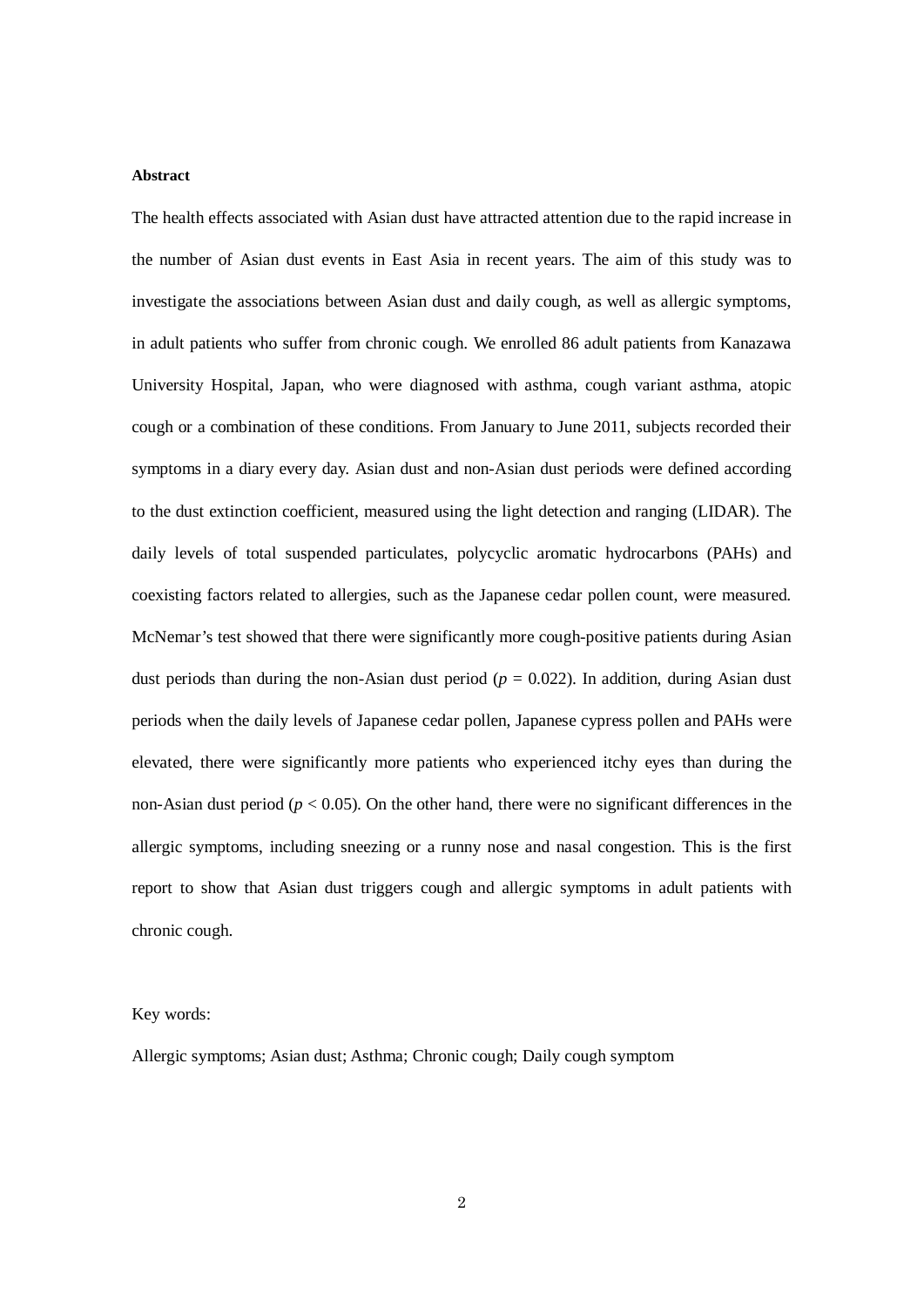### **1. Introduction**

The health effects of Asian dust have attracted attention due to the rapid increase in the number of Asian dust events in East Asia in recent years (Kurosaki et al., 2011). Asian dust is sand from the Taklamakan Desert, the Gobi Desert and the Loess area of interior China that is blown by westerly winds to countries such as Japan, which are positioned downwind. These sand storms typically occur during the spring and sometimes during the late fall in the Northern Hemisphere (Iwasaka et al., 2003; Minoura et al., 1998). Epidemiological studies have shown that Asian dust increases hospitalizations and emergency visits because it exacerbates asthma (Kanatani et al., 2010; Yang et al., 2005), allergic rhinitis (Chang et al., 2006) conjunctivitis (Yang, 2006) and contact dermatitis (Otani et al., 2012), and it decreases the peak expiratory flow values (Park et al., 2005; Watanabe et al., 2011). These findings are supported by some experiments with laboratory animals: Asian sand dust inhalation enhanced allergen-induced airway inflammation in mice and in guinea pigs (Hiyoshi et al., 2005; Ichinose et al., 2008; Lei et al., 2004) and allergic rhinitis in rats (Ichinose et al., 2009).

Asthma is a chronic airway inflammatory condition characterized by repetitive cough, wheezing, dyspnea, reversible airway narrowing and airway hyperresponsiveness (Ohta et al., 2011). The prevalence of asthma amongst Japanese adults has increased over the past 10 years (Fukutomi et al., 2010), and in recent years, the number of patients who suffer from chronic cough without wheezing or dyspnea has also increased. In Japan, most patients with chronic cough without wheezing or dyspnea are diagnosed with cough variant asthma and atopic cough (Fujimura et al., 2005). Cough variant asthma is considered to be a precursor of typical asthma (Corrao et al., 1979; Irwin et al., 1997) and an atopic cough is defined as a non-asthmatic bronchodilator-resistant chronic cough with an atopic basis (Fujimura et al., 1992). It is known that chronic cough can result from a hypersensitivity reaction to environmental factors such as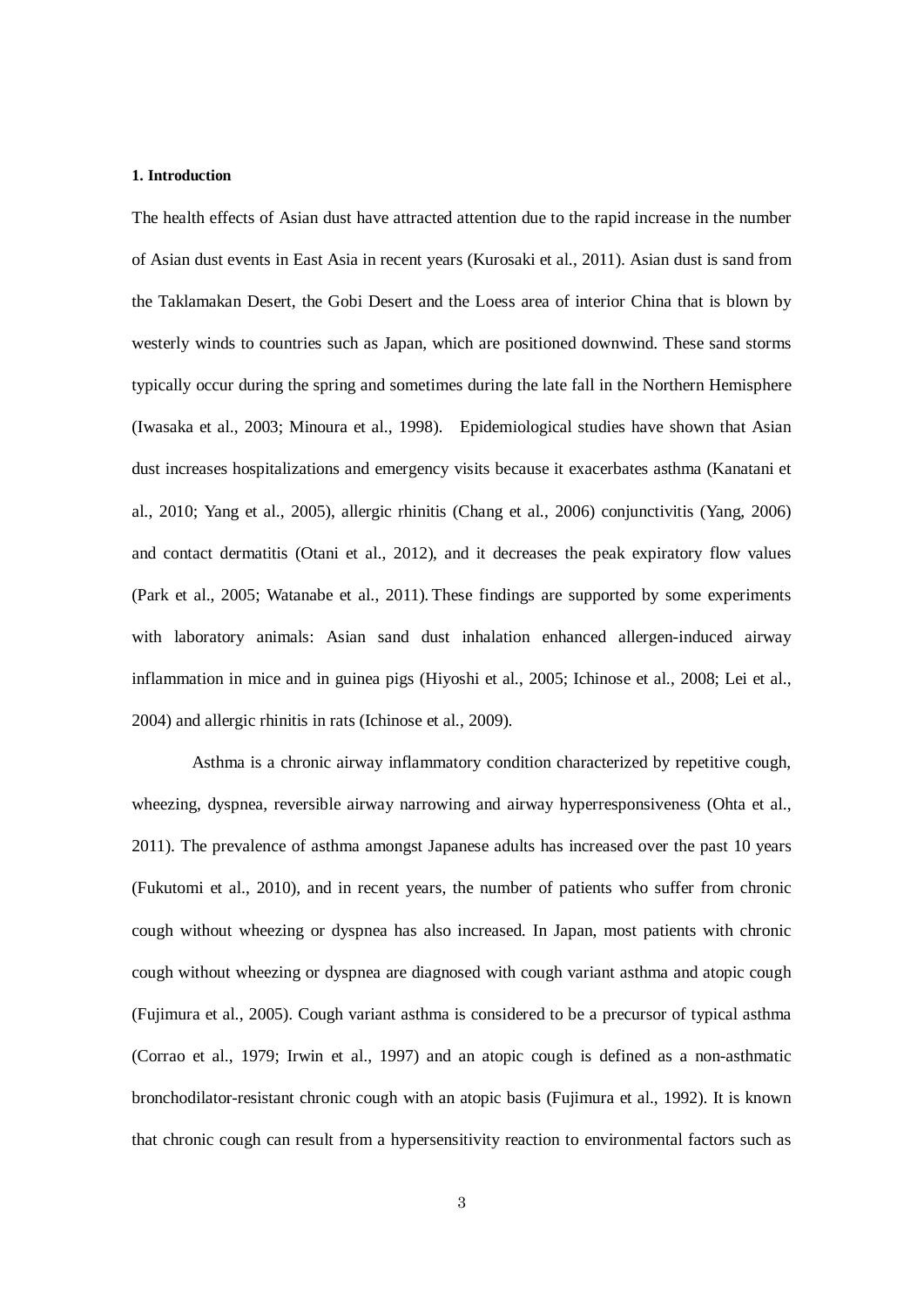chemicals, cold air and smoke (Matsumoto et al., 2012; Ternesten-Hasseus et al., 2011), although there have been no reports about an association between Asian dust and chronic cough symptoms.

We conducted a patient survey to evaluate whether Asian dust exacerbates daily cough and other allergic symptoms in adult patients who suffer from at least one of the following: asthma, cough variant asthma and atopic cough, in Kanazawa City, which is located near the Sea of Japan.

# **2. Methods**

# 2.1 Patients

We recruited 104 patients who had been diagnosed with and treated for asthma, cough variant asthma or atopic cough (or a combination of these) at the Kanazawa University Hospital, Japan, from January to June 2011. Ethical approval for this study was obtained from Kanazawa University. All patients gave informed consent before participating in the study. Ninety (86.5%) of the 104 patients gave informed consent and completed allergy diaries, and were enrolled in our study. We excluded four of these patients because they were current smokers, and we analyzed the data from the remaining 86 subjects. Asthma was diagnosed on the basis of the Japan Asthma Prevention and Management Guidelines 2011 (Ohta et al., 2011). Cough variant asthma was diagnosed according to the criteria of the Japanese Cough Research Society (Kohno et al., 2006), and atopic cough was diagnosed according to previously reported criteria (Fujimura et al., 1992), which is based on a cough resistant to the use of bronchodilators and cough resolution with the use of histamine H1 antagonists and/or inhaled corticosteroids. The following factors were also taken into consideration: an atopic predisposition, including a history and/or complications of allergic disease, excluding asthma, findings of blood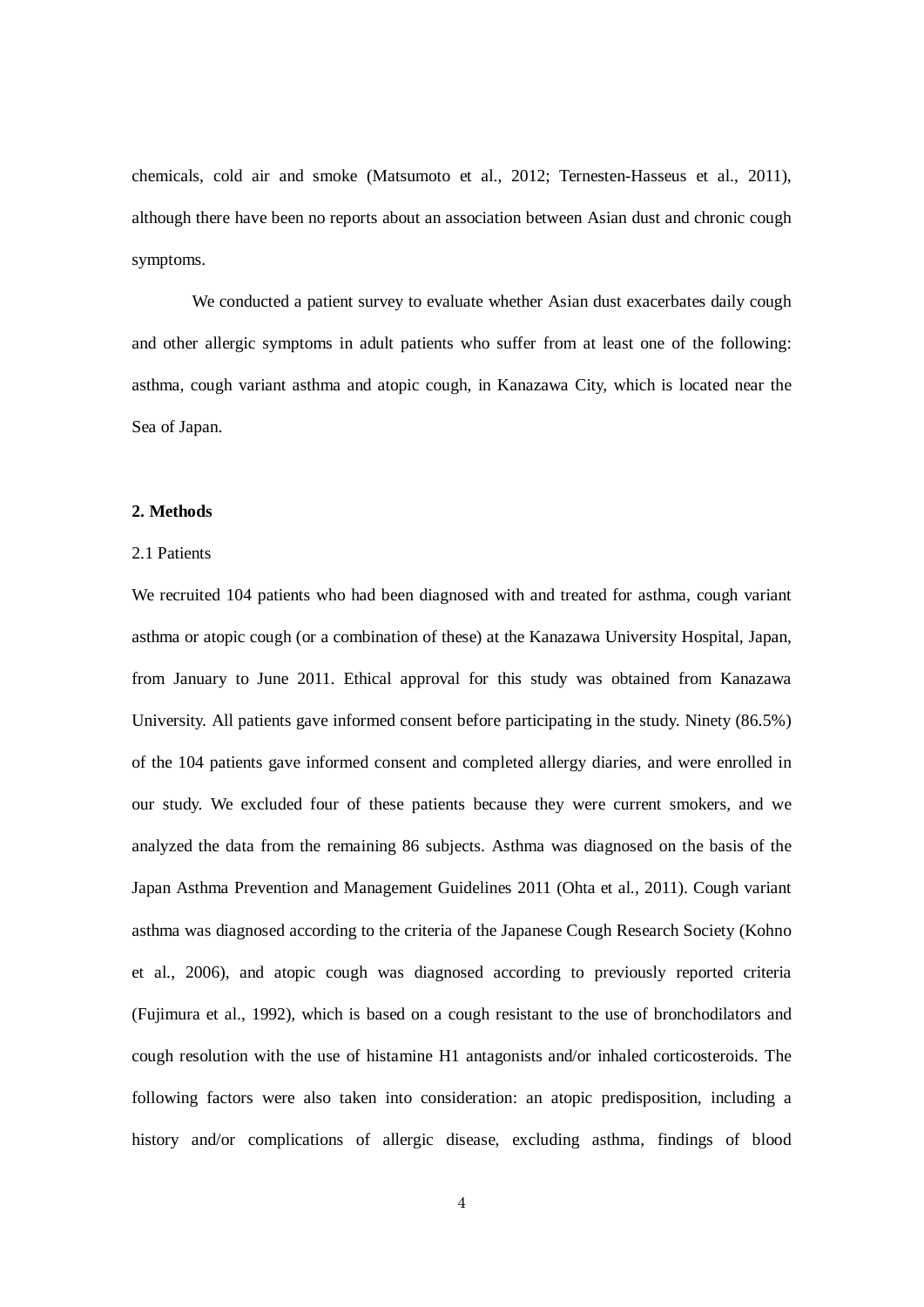examinations, chest and sinus radiographs, cough sensitivity to capsaicin and the bronchial responsiveness to methacholine. Some atopic cough patients also had asthma or cough variant asthma. During the study period, the patients continued to take their usual medications, and none of them experienced symptoms evident of chronic obstructive pulmonary diseases or other disorders.

### 2.2 Patient symptom surveys

At the start of the study, patients were instructed to record their personal daily cough and other respiratory, nasal and ophthalmic allergic symptoms in their allergy diaries every day from January to June 2011, which was the study period. They recorded their symptoms at the end of each day. To ensure that patients remembered to record their symptoms during this period, we requested them to bring their diaries along to all consultations that were scheduled during this study period. Patients had to record asthmatic symptoms, such as the frequency of coughing, the appearance of wheezing, chest tightness, asthma attacs and the presence of sputum, in a diary kept for all "asthmatic" records, while they had to record allergic symptoms such as sneezing, a runny nose, nasal congestion and itchy eyes in a diary kept for "nasal allergy" records (Okubo et al., 2011). We checked the lack of record which was not related with the health symptoms when patients brought their diary along to all consultation during the study period. We also confirmed the all 86 subjects did not dropout during the study period. Missing rate in cough and itchy eyes were 26.7 % and 9.3 %, respectively.

### 2.3 Definition of the Asian dust and non-Asian dust periods

Asian dust period was estimated by the dust extinction coefficient, measured using a light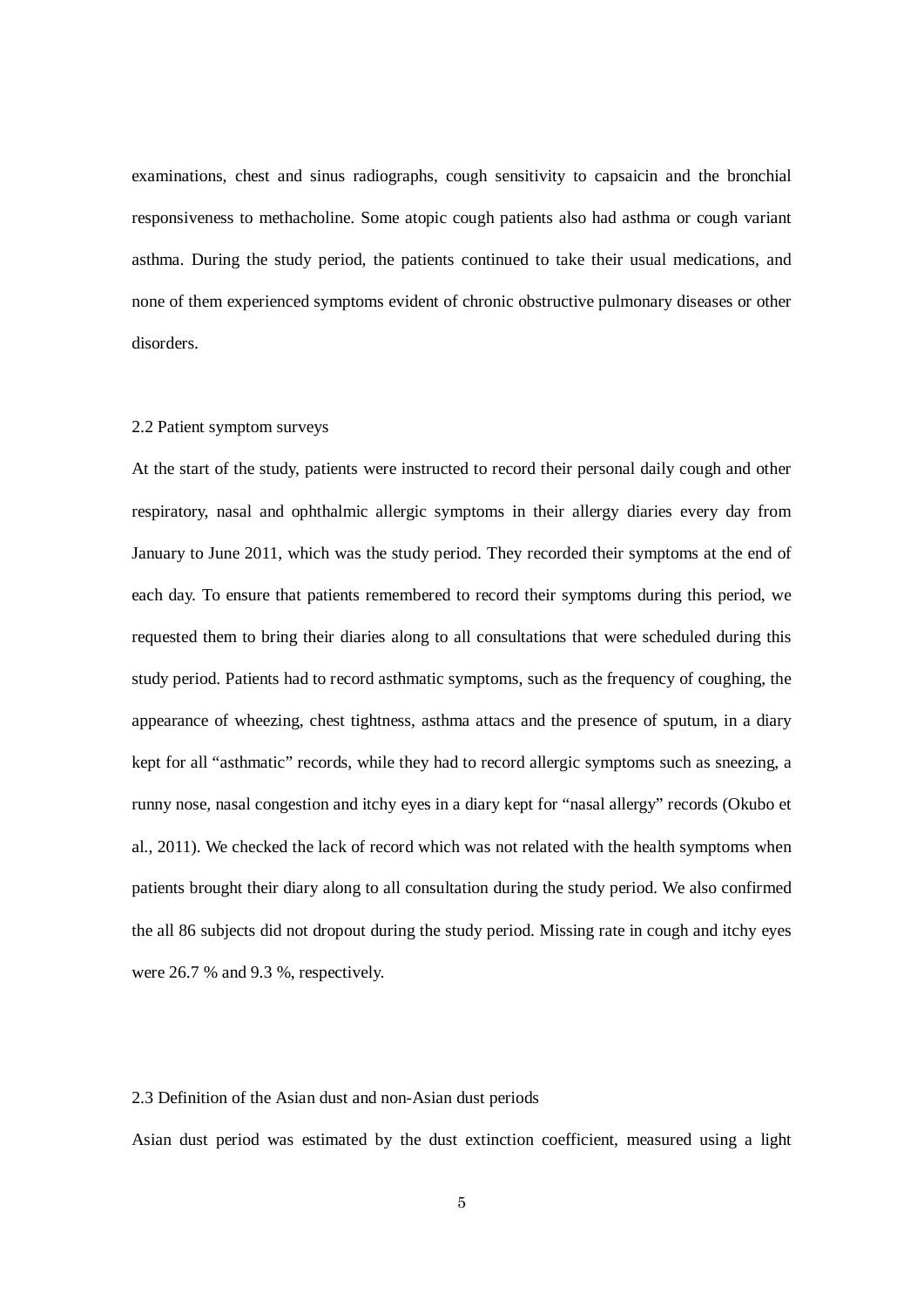detection and ranging (LIDAR) system, with a polarization analyzer that could distinguish between mineral dust, including Asian dust, and other spherical particles (Iwasaka et al., 2004; Shimizu et al., 2004; Sugimoto et al., 2011). We averaged 24 h data, obtained from the atmosphere 1 km above the ground at the Toyama observation station (Imizu City, Toyama Prefecture, Japan) which is approximately 40 km east of Kanazawa City. The standard threshold of the dust extinction coefficient for a Asian dust day was 0.1/km (Sugimoto et al., 2003). The Japan Meteorological Agency identifies a Asian dust day (the occurrence of a Asian dust event) as a day when the visibility is  $\langle 10 \text{ km} \rangle$  in a Japanese city. During the study period, five Asian dust days were observed in Kanazawa City: May 2, 3, 4, 13 and June 4. The dust extinction coefficients on these five days were as follows: 0.1/km on three of the days, and 0.09/km and 0.02/km on the other two days, respectively. Therefore, the dust extinction coefficient that could visibly be observed was approximately 0.1/km or more. In this study, the Asian dust periods were defined as four consecutive days when the dust extinction coefficient measured using the LIDAR was > 0.03/km, in order to evaluate the health effects after heavy as well as moderate dust events that could not be visibly observed. During the study period, 15 days with dust extinction coefficients  $> 0.03/km$  were observed: April 7, 10, and 12–15 and May 1–4, 6, and 13–16. We identified the consecutive four-day periods of April 12–15, May 1–4 and May 13–16 as Asian dust periods 1, 2 and 3, respectively (Figure 1).

As a control for Asian dust periods, the non-Asian dust periods were defined as four consecutive days with dust extinction coefficient of  $< 0.01$ /km. During April and May, the consecutive days with dust extinction coefficient of  $\lt 0.01/\text{km}$  was observed only on May 27– 31, therefore the period of May 27-30 was selected as the non-Asian dust period (Figure 1).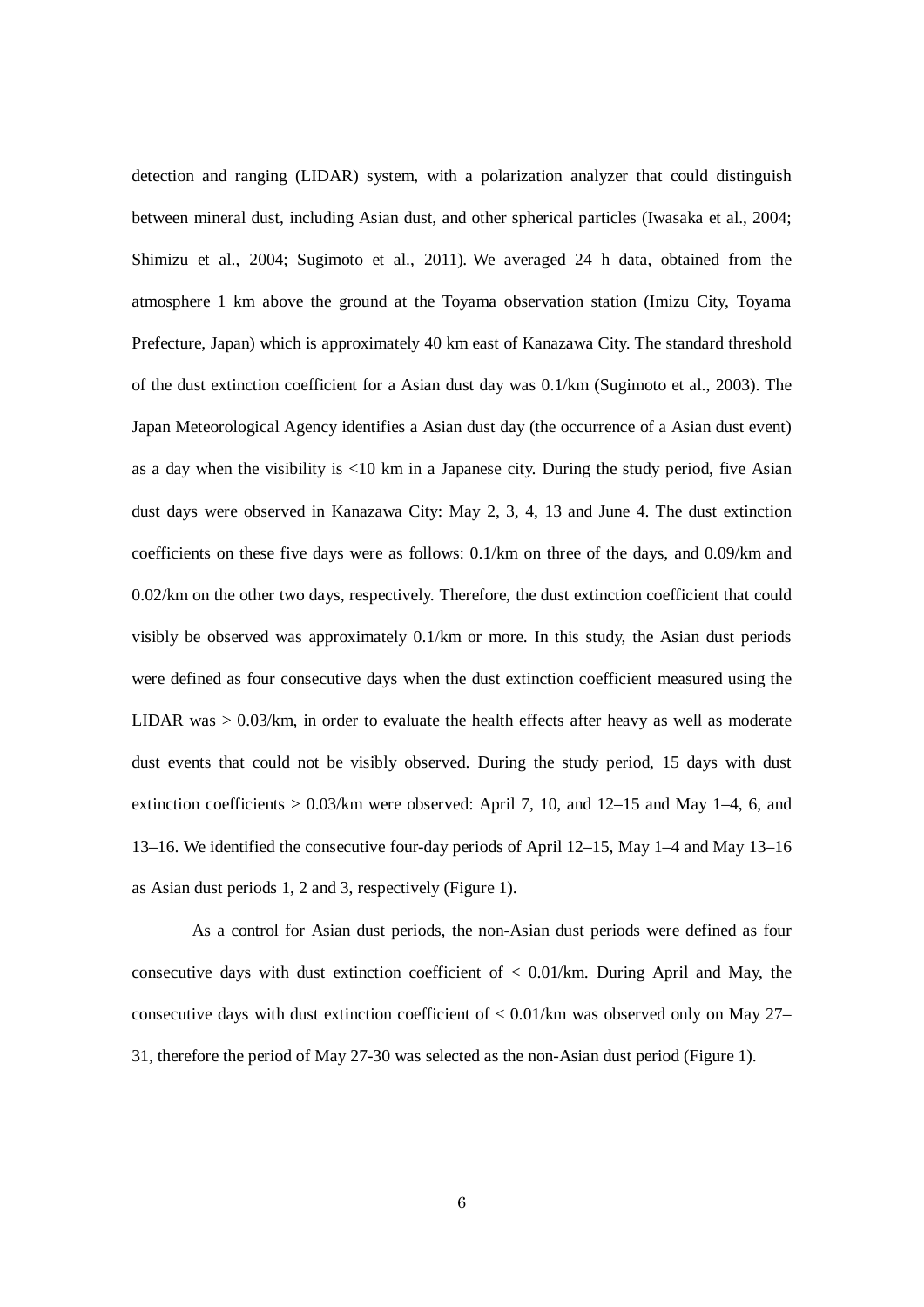2.4 Measurement of the total suspended particulates, PAHs and pollen particles

The daily total suspended particulate (TSP) was collected at Kanazawa University (Takaramachi, Kanazawa, Ishikawa Prefecture, Japan) (136.67°E, 36.56°N) using a high-volume air sampler (120SL, KIMOTO, Osaka, Japan) with a glass filter (FIBERFILM T60A20,  $8 \times 10$  in, Pallflex, Putnam, CT, U.S.A.) at a flow rate of 1000 L/min. This method was used throughout the study period. After the TSP was collected for 24 h, the filter was replaced with a new one, and the collected filter was placed in a desiccator for 16 to 48 h. After measuring the TSP weight, the filter was stored in a freezer at -20°C until pretreatment. We measured the total concentration of PAHs, including fluoranthene, pyrene, chrysene, benzo[b]fluoranthene, benzo[k]fluoranthene, and benzo[a]pyrene. PAHs were analyzed using a HPLC as described previously (Yang et al., 2007) with several modifications. Briefly,  $5 \text{ cm}^2$  of each filter was cut into small pieces. The pieces were placed in a 10-mL test tube containing 625 μL of ethanol and 1.88 mL of dichloromethane and treated ultrasonically for 15 min. The extract was passed through membrane filters (polytetrafluoroethylene [pore size, 0.45 μm]; GL Science, Tokyo, Japan) and analyzed using HPLC equipped with a fluorescence detector (RF-20A; SHIMADZU, Kyoto, Japan) and a reversed-phase column (Intersil ODS-P, 4.6 × 250 mm, 5 μm; GL Science).

The levels of Japanese cedar, Japanese cypress and Japanese rice pollen were measured with a Durham sampler (Durham, 1946) at Kanazawa University in a position that allowed free air movement on all sides. Slides covered with glycerin were exposed to the air for 24 h. The total daily pollen count was expressed as the number of pollen particles per square centimeter.

# 2.5 Statistical analysis

We compared the presence of symptoms (positive or negative) during Asian dust and non-Asian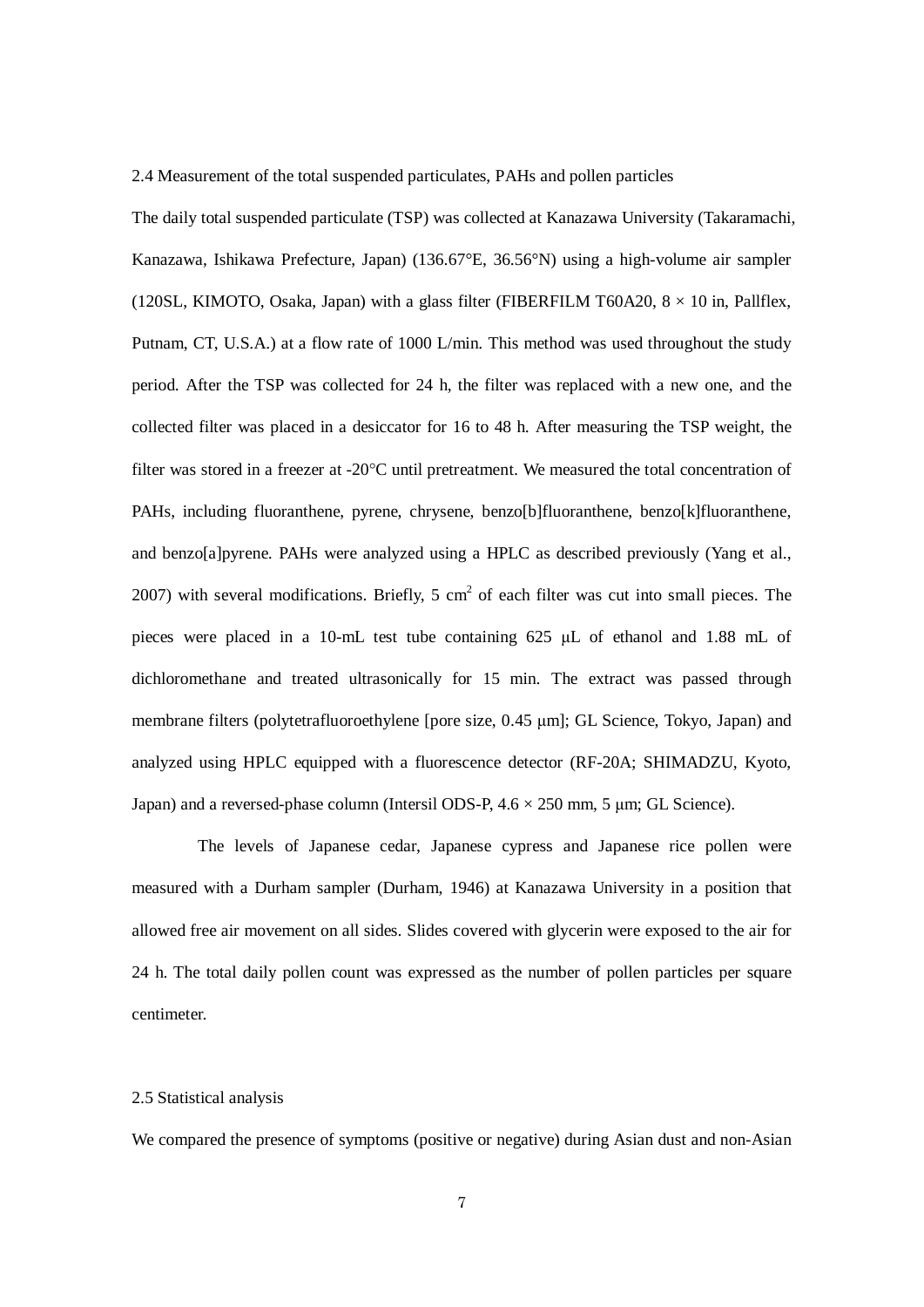dust periods for each of our patients. Patients who experienced symptoms for at least one day during each of the four-day periods were considered to be positive for symptoms. The McNemar's test was used to compare the symptoms within the Asian dust and non-Asian dust periods. Total number of patients evaluated in each symptom was not always equal due to the missing of records.

Data were analyzed using the SPSS software program for MS Windows, version 19.0 (SPSS, Inc., New York, NY, U.S.A.). Significance was set at *p* < 0.05 for all analyses.

# **3. Results**

# 3.1 Characteristics of the subjects

The ages of the subjects in our study varied between 23 and 84 years. Twenty-eight and 58 of the 86 subjects were male and female, respectively (Table 1). In all, 49, eight and 15 subjects were diagnosed with asthma, cough variant asthma, and atopic cough, respectively. Four of the patients had asthma as well as atopic cough, and 10 of the subjects had cough variant asthma as well as atopic cough. The mean  $\pm$  standard deviation (SD) of the disease duration was 15.6  $\pm$  9.4 years. The mean concentration of TSP was the highest during Asian dust period 2 (Table 2), whereas Asian dust period 1 had the highest levels of PAHs, Japanese cedar pollen and Japanese cypress pollen (Table 2).

### 3.2 Cough symptoms during Asian dust and non-Asian dust periods

During the study period, the prevalence of cough and sputum symptoms varied between 20% and 50% (Figure 2A). To examine the effects of Asian dust on cough symptoms, the existence of cough symptoms (positive or negative) in each patient was compared between Asian dust and non-Asian dust periods. During Asian dust period 1, a total of 11 patients, who were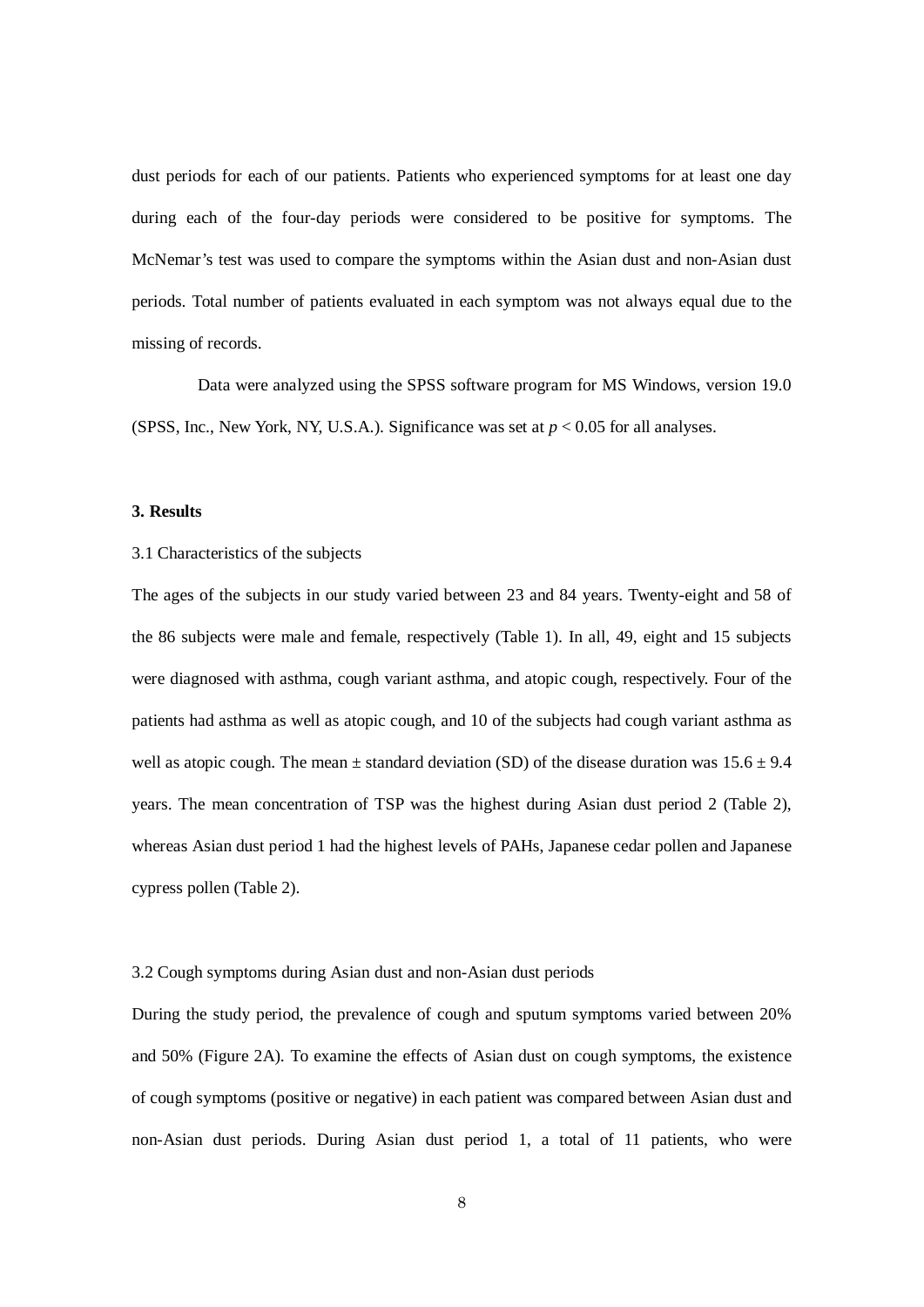cough-negative during the non-Asian dust period, became cough-positive. There were two patients who were cough-positive during the non-Asian dust period but cough-negative during the Asian dust period. There were significantly more cough-positive patients during the Asian dust period than that during the non-Asian dust period  $(p = 0.022)$ . Similarly, during Asian dust periods 2 and 3, a total of 12 and 10 patients were cough-positive, but had been cough-negative during the non-Asian dust period, respectively. During Asian dust period 3, only one patient was cough-positive in the non-Asian dust period, but was cough-negative during the Asian dust period. None of the patients were cough-negative during Asian dust period 2. We found an association between the cough symptoms and Asian dust periods ( $p = 0$  and  $p = 0.012$  for Asian dust periods 2 and 3, respectively). There was no significant difference in the symptom of sputum production between Asian dust periods 1, 2 and 3 and the non-Asian dust period ( $p = 1$ ,  $p = 0.344$  and  $p = 0.727$ , respectively). As only a few patients experienced wheezing (n = 3), chest tightness ( $n = 5$ ) or an asthma attack ( $n = 4$ ) during the study period, we excluded these symptoms from our analyses.

We also evaluated the presence of allergic symptoms in each of the patients in order to estimate the modified effects on allergic symptoms by the interaction of exposures to Asian dust and pollen. During the study period, the prevalence of a runny nose and sneezing varied between 0% and 20%, and the prevalence of nasal congestion and itchy eyes varied between 0% and 60% (Figure 2B). We compared the number of patients who experienced allergic symptoms during Asian dust and non-Asian dust periods (Table 4). There were significantly more patients with itchy eyes during Asian dust period 1 than during the non-Asian dust period ( $p = 0.019$ ). None of the other allergic symptoms, including sneezing, a runny nose or nasal congestion, differed significantly during the Asian dust and non-Asian dust periods.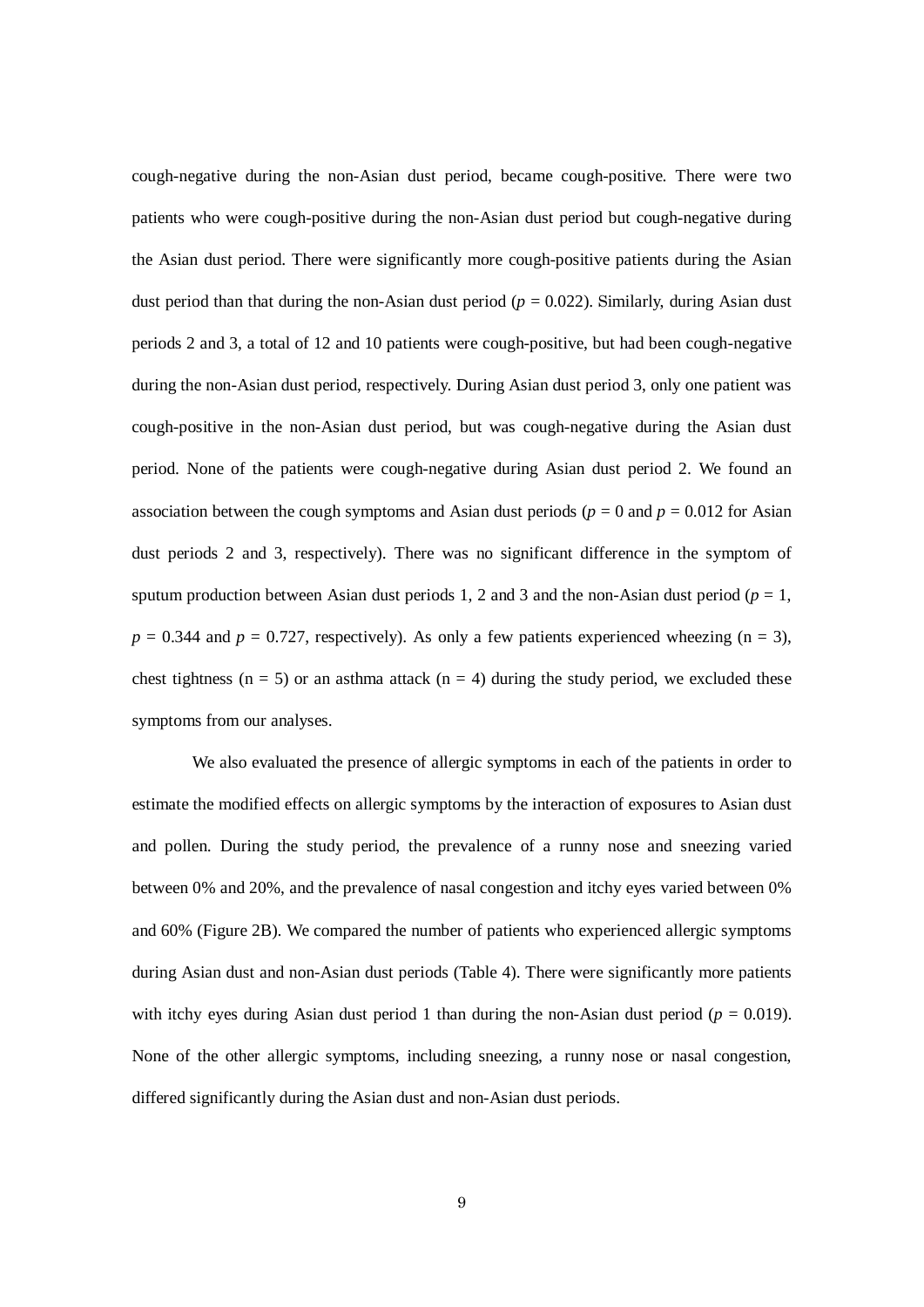### **4. Discussion**

To the best of our knowledge, this is the first study to report that Asian dust exacerbated daily cough symptoms in adult patients suffering from chronic cough. We evaluated the presence of cough symptoms in each of the patients during Asian dust periods and during a non-Asian dust period. As a result, we clearly found that there were significantly more cough-positive patients during Asian dust periods than during the non-Asian dust period. According to a telephone survey within three days after an Asian dust event, Watanabe et al. reported that about 14% of asthma patients experienced exacerbation of cough symptoms on the Asian dust event days (Watanabe et al., 2011), although there were no statistical tests performed to determine the significance of this finding. We showed that about 12 % of asthma patients experienced exacerbation of cough symptoms based on a survey with personal daily diaries. In the present study, the patients recorded their cough and other allergic symptoms in their allergy diaries every day irrespective of Asian dust events. The benefit of this method is to prevent the patients from being influenced by the information about the Asian dust event. In the beginning of the study, many patients might feel that it was difficult to record their symptoms every day, however, they soon became accustomed to keeping the diary and made it a habit. In addition, there was a clinical benefit for sharing the information, because it allowed physicians to better understand the patients' conditions. Accordingly, 86.5% of the patients completed allergy diaries in this study.

Although Asian dust events (Asian dust days) in Japan are determined by visibility-based observations made by the Japan Meteorological Agency, the data measured with the LIDAR system was used in our assessment. The LIDAR system distinguishes between mineral dust particles, including Asian dust, and other spherical particles by identifying differences in the shapes of the particles (Sugimoto et al., 2003). Recently, some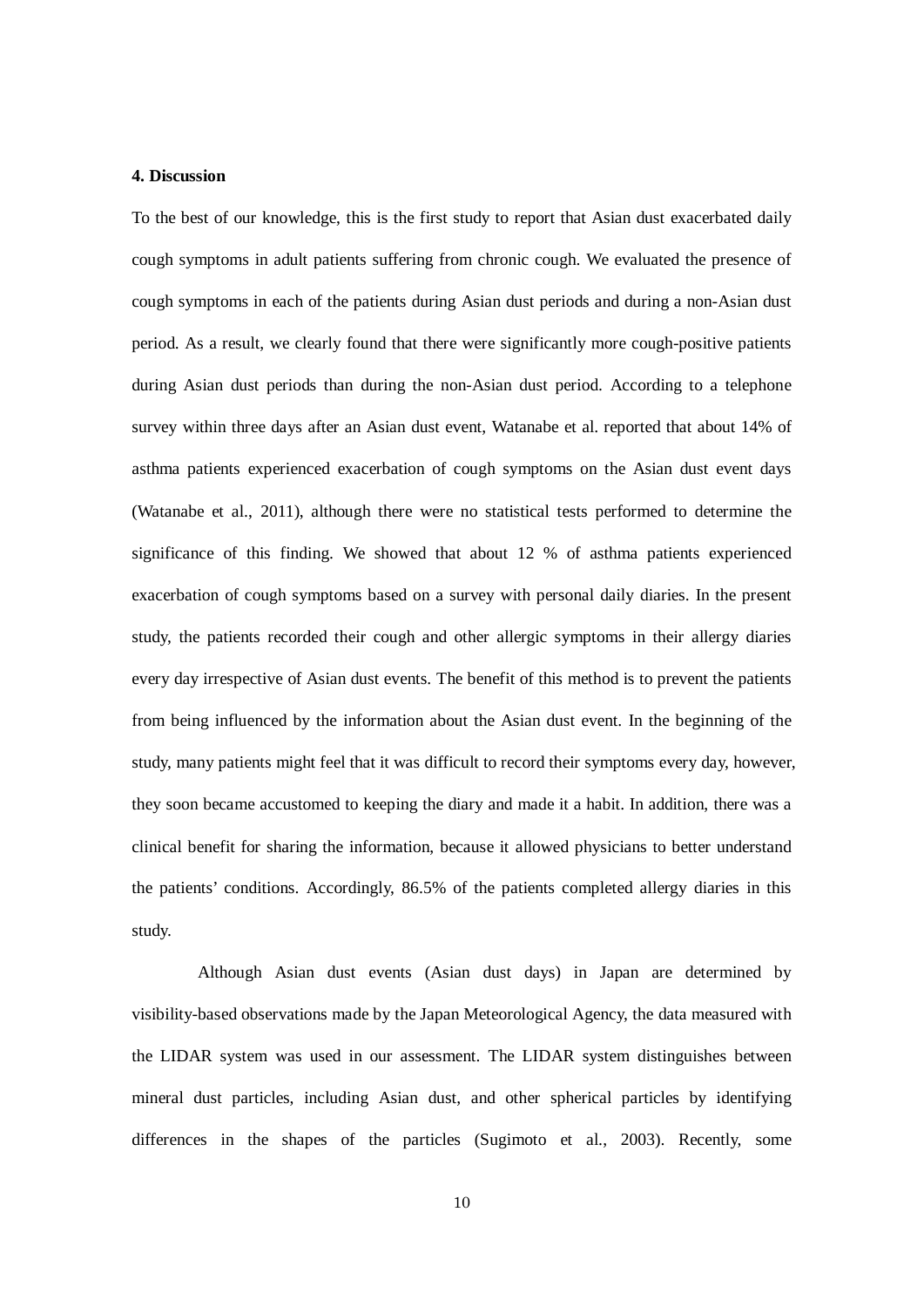epidemiological studies have used LIDAR data to evaluate the health effects of Asian dust*.* One study showed that a dust extinction coefficient of  $> 0.1/km$  resulted in an increase in asthmatic hospitalization (Kanatani et al., 2010), and another study found that emergency ambulance dispatches, in response to illnesses such as cardiovascular stress, increased on days with a dust extinction coefficient of  $> 0.066/km$  (Ueda et al., 2012). During this study period, the dust extinction coefficients of the five Asian dust days determined by visibility-based observation were approximately 0.1/km or more. In the present study, to investigate the health effects of heavy, as well as moderate, dust events that could not be observed visibly, we defined a Asian dust period as four consecutive days with a dust extinction coefficient of > 0.03/km. Consequently, we found that even though none of the patients needed emergency treatment during these Asian dust periods, a significant number of patients experienced a worsening of cough symptoms during moderate dust events.

We also estimated the modified effects of allergic symptoms by the interaction of exposure to Asian dust and the coexisting factors that were related to allergies, including Japanese cedar pollen, Japanese cypress pollen and Japanese rice pollen. Japanese cedar pollinosis is the most common pollinosis in the spring season (Nakamura et al., 2003). In recent years, this condition has become a public concern because the prevalence of common pollinosis has increased (Kaneko et al., 2005). We found that there were significantly more patients who experienced itchy eyes during the Asian dust period that coincided with the presence of pollen than during the non-Asian dust period. On the other hand, there were no significant differences in the other allergic symptoms, including sneezing or a runny nose and nasal congestion. A possible reason for this finding was that the prevalence of nasal congestion was high throughout the study period (Figure 2B), therefore, other allergic symptoms were hardly affected. However, it is not yet clear whether a worsening of itchy eyes depends on the quantity of pollen or Asian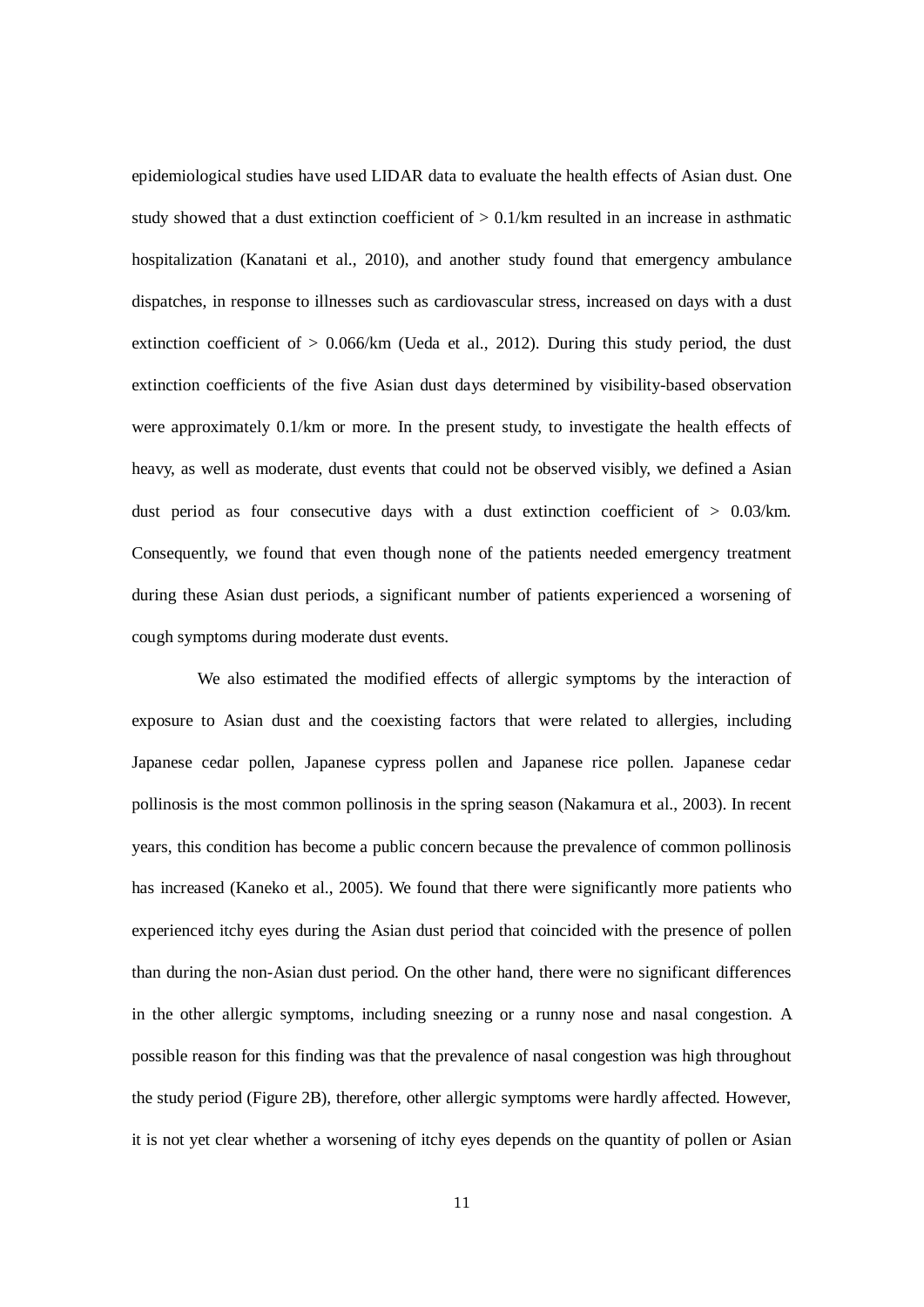dust*,* because the pollen count and Asian dust increased simultaneously during the Asian dust periods.

From October to April, PAHs from coal emissions are transported over long distances from the Asian continent to Japan. However, when ambient temperatures in China start to rise, around April each year, the coal emissions decline (Yang et al., 2007). Consistent with this, the atmospheric concentration of PAHs was the highest during Asian dust period 1, which included April 12–15. As diesel exhaust particles containing PAHs are known to adversely affect asthma patients (McCreanor et al., 2007), the asthma-related symptoms may be exacerbated due to the simultaneous inhalation of PAHs and Asian dust.

In this study, the control period was located only at the end of May. Because Figure 2A had indicated the decreasing trend in the prevalence of cough in May, there is a possibility that the association between Asian dust and cough symptoms could be influenced by the seasonal weather variables. We analyzed the effects of Asian dust in the 86 patients enrolled in our study. Further studies with a larger number of patients are needed to reveal the environmental factors, including pollens, chemicals, weather conditions and bioaerosols, which could adversely affect these respiratory diseases (Griffin, 2007; Maki et al., 2010; Tobo et al., 2010), and to demonstrate whether the symptoms could vary in terms of asthma, cough variant asthma and atopic cough.

# 5. Conclusions

This is the first report to show that Asian dust triggers cough and allergic symptoms in adult patients suffering from chronic cough. We found that there were significantly more cough-positive patients during Asian dust periods than that during the non-Asian dust period. In addition, when daily levels of coexisting factors related to allergies, such as the Japanese cedar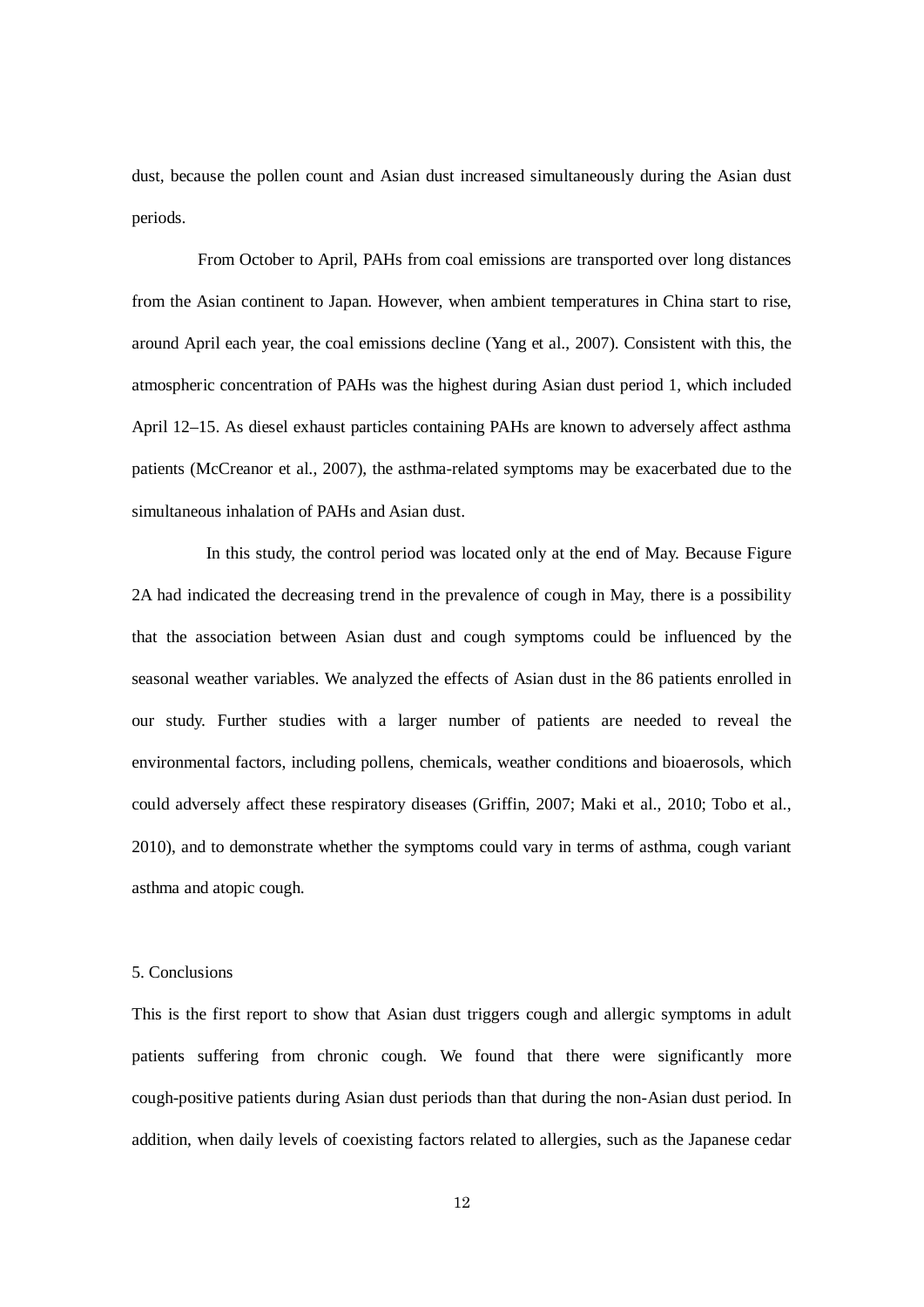pollen count, were elevated, a significantly higher number of patients experienced itchy eyes during Asian dust periods. Therefore, the present study suggests that Asian dust enhances allergic reactions to Japanese cedar pollen.

### **Acknowledgments**

We thank all the patients who participated in our study. The LIDAR data were provided by Dr. Nobuo Sugimoto from the National Institute for Environmental Studies. This study was supported in part by a Grant-in-Aid for Scientific Research in Innovative Areas (No. 23120703) and a Grant for Scientific Research (No. 22510027) from the Ministry of Education, Culture, Sports, Science and Technology of Japan and by the Global Environment Research Fund (B-0901 and C-1155) of the Ministry of the Environment, Japan.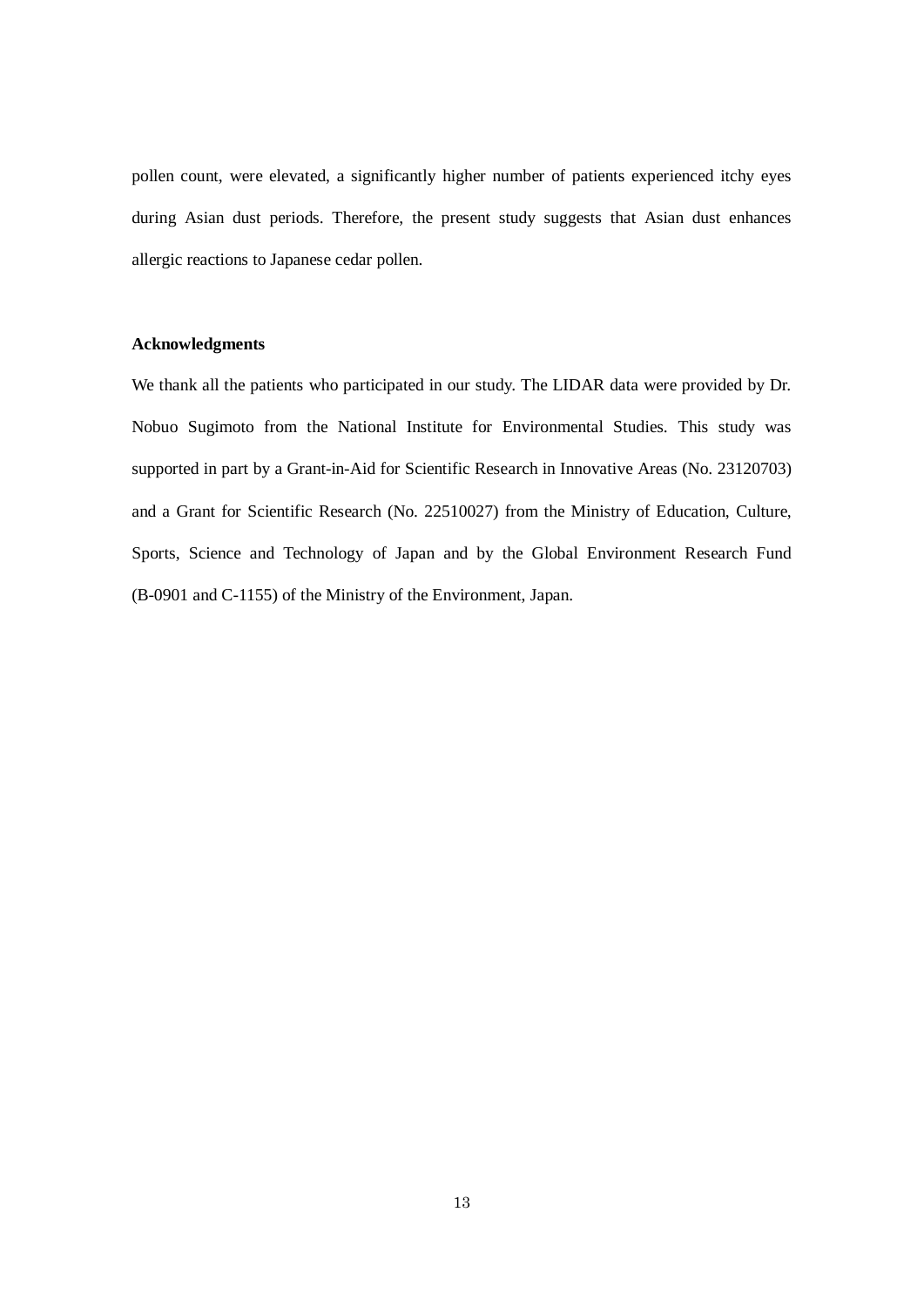#### **References**

- Chang, C.C., Lee, I.M., Tsai, S.S., Yang, C.Y., 2006. Correlation of Asian Dust Storm Events with Daily Clinic Visits for Allergic Rhinitis in Taipei, Taiwan. Journal of Toxicology and Environmental Health, Part A 69, 229-235.
- Corrao, W.M., Braman, S.S., Irwin, R.S., 1979. Chronic Cough as the Sole Presenting Manifestation of Bronchial Asthma. New England Journal of Medicine 300, 633-637.
- Durham, O.C., 1946. The volumetric incidence of atmospheric allergens; a proposed standard method of gravity sampling, counting, and volumetric interpolation of results. The Journal of Allergy 17, 79-86.
- Fujimura, M., Abo, M., Ogawa, H., Nishi, K., Kibe, Y., Hirose, T., Nakatsumi, Y., Iwasa, K., 2005. Importance of atopic cough, cough variant asthma and sinobronchial syndrome as causes of chronic cough in the Hokuriku area of Japan. Respirology 10, 201-207.
- Fujimura, M., Sakamoto, S., Kamio, Y., Matsuda, T., 1992. Effects of methacholine induced bronchoconstriction and procaterol induced bronchodilation on cough receptor sensitivity to inhaled capsaicin and tartaric acid. Thorax 47, 441-445.
- Fukutomi, Y., Nakamura, H., Kobayashi, F., Taniguchi, M., Konno, S., Nishimura, M., Kawagishi, Y., Watanabe, J., Komase, Y., Akamatsu, Y., Okada, C., Tanimoto, Y., Takahashi, K., Kimura, T., Eboshida, A., Hirota, R., Ikei, J., Odajima, H., Nakagawa, T., Akasawa, A., Akiyama, K., 2010. Nationwide cross-sectional population-based study on the prevalences of asthma and asthma symptoms among Japanese adults. International Archives of Allergy and Immunology 153, 280-287.
- Griffin, D.W., 2007. Atmospheric movement of microorganisms in clouds of desert dust and implications for human health. Clinical Microbiology Reviews 20, 459-477.
- Hiyoshi, K., Ichinose, T., Sadakane, K., Takano, H., Nishikawa, M., Mori, I., Yanagisawa, R., Yoshida, S., Kumagai, Y., Tomura, S., Shibamoto, T., 2005. Asian sand dust enhances ovalbumin-induced eosinophil recruitment in the alveoli and airway of mice. Environmental Research 99, 361-368.
- Ichinose, T., Hiyoshi, K., Yoshida, S., Takano, H., Inoue, K., Nishikawa, M., Mori, I., Kawazato, H., Yasuda, A., Shibamoto, T., 2009. Asian sand dust aggravates allergic rhinitis in guinea pigs induced by Japanese cedar pollen. Inhalation Toxicology 21, 985-993.
- Ichinose, T., Yoshida, S., Sadakane, K., Takano, H., Yanagisawa, R., Inoue, K., Nishikawa, M., Mori, I., Kawazato, H., Yasuda, A., Shibamoto, T., 2008. Effects of Asian sand dust, Arizona sand dust,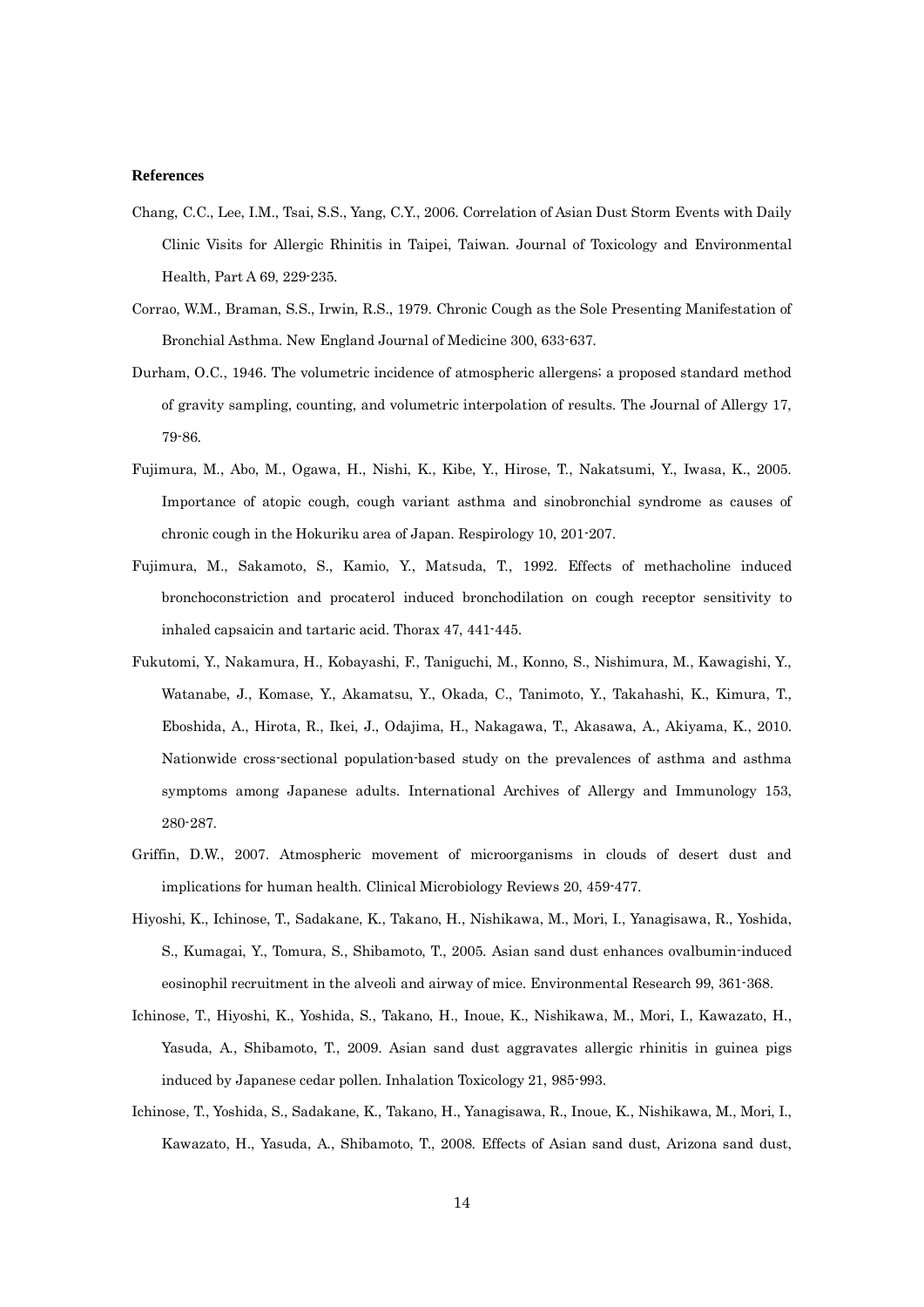amorphous silica and aluminum oxide on allergic inflammation in the murine lung. Inhalation Toxicology 20, 685-694.

- Irwin, R.S., French, C.T., Smyrnios, N.A., Curley, F.J., 1997. Interpretation of positive results of a methacholine inhalation challenge and 1 week of inhaled bronchodilator use in diagnosing and treating cough-variant asthma. Archives of Internal Medicine 157, 1981-1987.
- Iwasaka, Y., Shi, G.Y., Kim, Y.S., Matsuki, A., Trochkine, D., Zhang, D., Yamada, M., Nagatani, T., Nagatani, M., Shen, Z., Shibata, T., Nakata, H., 2004. Pool of dust particles over the Asian continent: Balloon-borne optical particle counter and ground-based lidar measurements at Dunhuang, China. Environmental Monitoring and Assessment 92, 5-24.
- Iwasaka, Y., Shi, G.Y., Yamada, M., Matsuki, A., Trochkine, D., Kim, Y.S., Zhang, D., Nagatani, T., Shibata, T., Nagatani, M., Nakata, H., Shen, Z., Li, G., Chen, B., 2003. Importance of dust particles in the free troposphere over the Taklamakan Desert: Electron microscopic experiments of particles collected with a balloonborne particle impactor at Dunhuang, China. Journal of Geophysical Research 108, 1-10.
- Kanatani, K.T., Ito, I., Al-Delaimy, W.K., Adachi, Y., Mathews, W.C., Ramsdell, J.W., Toyama Asian Desert Dust Asthma, S., 2010. Desert Dust Exposure Is Associated with Increased Risk of Asthma Hospitalization in Children. American Journal of Respiratory and Critical Care Medicine 182, 1475-1481.
- Kaneko, Y., Motohashi, Y., Nakamura, H., Endo, T., Eboshida, A., 2005. Increasing prevalence of Japanese cedar pollinosis: a meta-regression analysis. International Archives of Allergy and Immunology 136, 365-371.
- Kohno, S., Ishida, T., Uchida, Y., Kishimoto, H., Sasaki, H., Shioya, T., Tokuyama, K., Niimi, A., Nishi, K., Fujimura, M., Matsuse, H., Suzaki, H., 2006. The Japanese Respiratory Society guidelines for management of cough. Respirology 11 Suppl 4, S135-186.
- Kurosaki, Y., Shinoda, M., Mikami, M., 2011. What caused a recent increase in dust outbreaks over East Asia? Geophysical Research Letters 38, L11702.
- Lei, Y.C., Chan, C.C., Wang, P.Y., Lee, C.T., Cheng, T.J., 2004. Effects of Asian dust event particles on inflammation markers in peripheral blood and bronchoalveolar lavage in pulmonary hypertensive rats. Environmental Research 95, 71-76.
- Maki, T., Susuki, S., Kobayashi, F., Kakikawa, M., Tobo, Y., Yamada, M., Higashi, T., Matsuki, A., Hong, C.S., Hasegawa, H., Iwasaka, Y., 2010. Phylogenetic analysis of atmospheric halotolerant bacterial communities at high altitude in an Asian dust (ASIAN DUST) arrival region, Suzu City.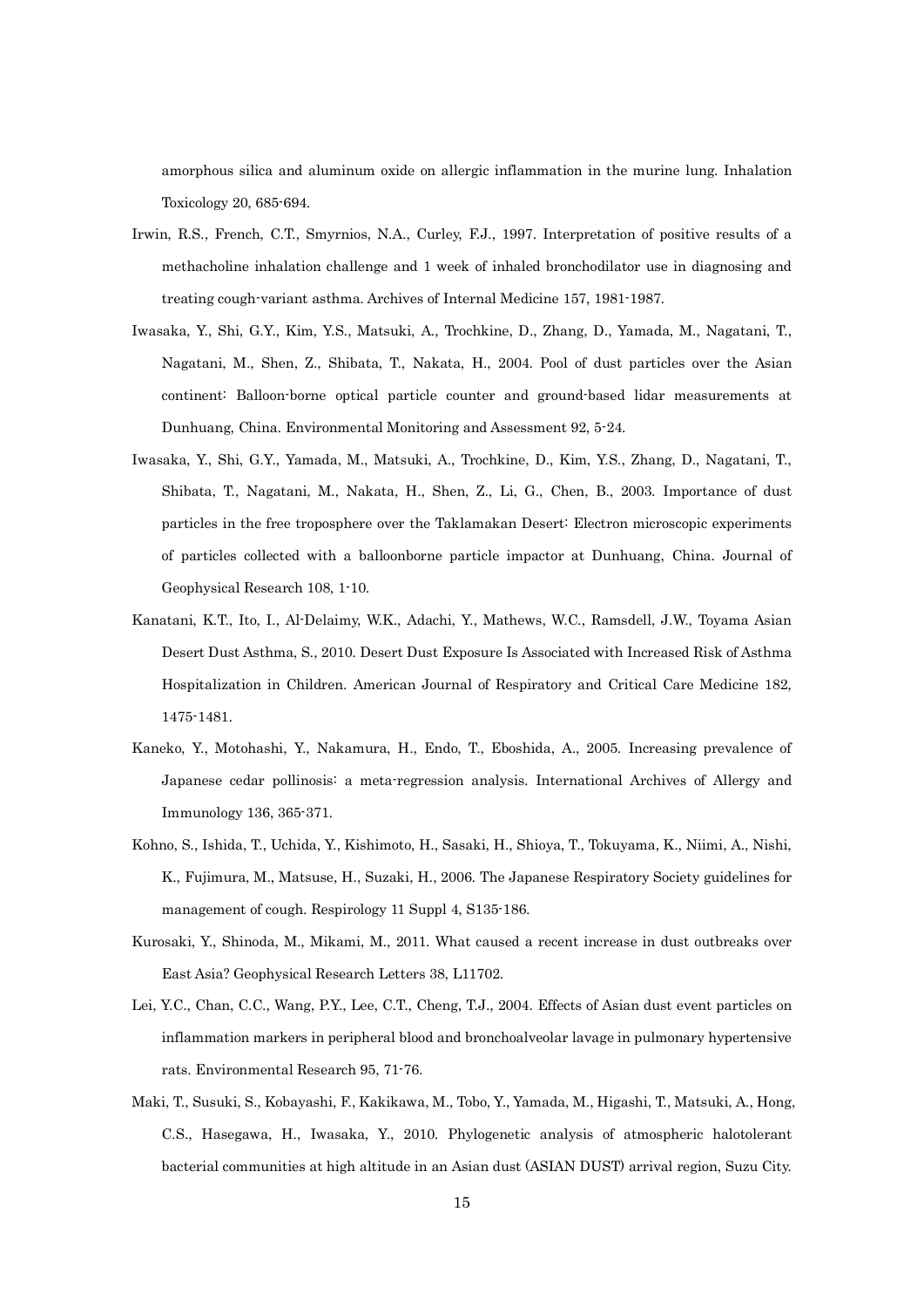Science of the Total Environment 408, 4556-4562.

- Matsumoto, H., Tabuena, R.P., Niimi, A., Inoue, H., Ito, I., Yamaguchi, M., Otsuka, K., Takeda, T., Oguma, T., Nakaji, H., Tajiri, T., Iwata, T., Nagasaki, T., Jinnai, M., Matsuoka, H., Mishima, M., 2012. Cough triggers and their pathophysiology in patients with prolonged or chronic cough. Allergology International 61, 123-132.
- McCreanor, J., Cullinan, P., Nieuwenhuijsen, M.J., Stewart-Evans, J., Malliarou, E., Jarup, L., Harrington, R., Svartengren, M., Han, I., Ohman-Strickland, P., Chung, K.F., Zhang, J.F., 2007. Respiratory effects of exposure to diesel traffic in persons with asthma. New England Journal of Medicine 357, 2348-2358.
- Minoura, H., Mizawa, S., Iwasaka, Y., 1998. Seasonal changes in the concentrations of major cations and anions in precipitations in urban Nagoya, Japan: Local emission and long-range transport by Asian dust storms (ASIAN DUST) and typhoons. Journal of the Meteorological Society of Japan 76, 13-27.
- Nakamura, H., Miyagawa, K., Ogino, K., Endo, T., Imai, T., Ozasa, K., Motohashi, Y., Matsuzaki, I., Sasahara, S., Hatta, K., Eboshida, A., 2003. High contribution contrast between the genes of eosinophil peroxidase and IL-4 receptor alpha-chain in Japanese cedar pollinosis. The Journal of Allergy and Clinical Immunology 112, 1127-1131.
- Ohta, K., Yamaguchi, M., Akiyama, K., Adachi, M., Ichinose, M., Takahashi, K., Nishimuta, T., Morikawa, A., Nishima, S., 2011. Japanese guideline for adult asthma. Allergology International 60, 115-145.
- Okubo, K., Kurono, Y., Fujieda, S., Ogino, S., Uchio, E., Odajima, H., Takenaka, H., Baba, K., 2011. Japanese guideline for allergic rhinitis. Allergology International 60, 171-189.
- Otani, S., Onishi, K., Mu, H.S., Yokoyama, Y., Hosoda, T., Okamoto, M., Kurozawa, Y., 2012. The Relationship between Skin Symptoms and Allergic Reactions to Asian Dust. International Journal of Environmental Research and Public Health 9, 4606-4614.
- Park, J.W., Lim, Y.H., Kyung, S.Y., An, C.H., Lee, S.P., Jeong, S.H., Ju, Y.-S., 2005. Effects of ambient particulate matter on peak expiratory flow rates and respiratory symptoms of asthmatics during Asian dust periods in Korea. Respirology 10, 470-476.
- Shimizu, A., Sugimoto, N., Matsui, I., Arao, K., Uno, I., Murayama, T., Kagawa, N., Aoki, K., Uchiyama, A., Yamazaki, A., 2004. Continuous observations of Asian dust and other aerosols by polarization lidars in China and Japan during ACE-Asia. Journal of Geophysical Research 109, D19S17.

Sugimoto, N., Hara, Y., Shimizu, A., Yumimoto, K., Uno, I., Nishikawa, M., 2011. Comparison of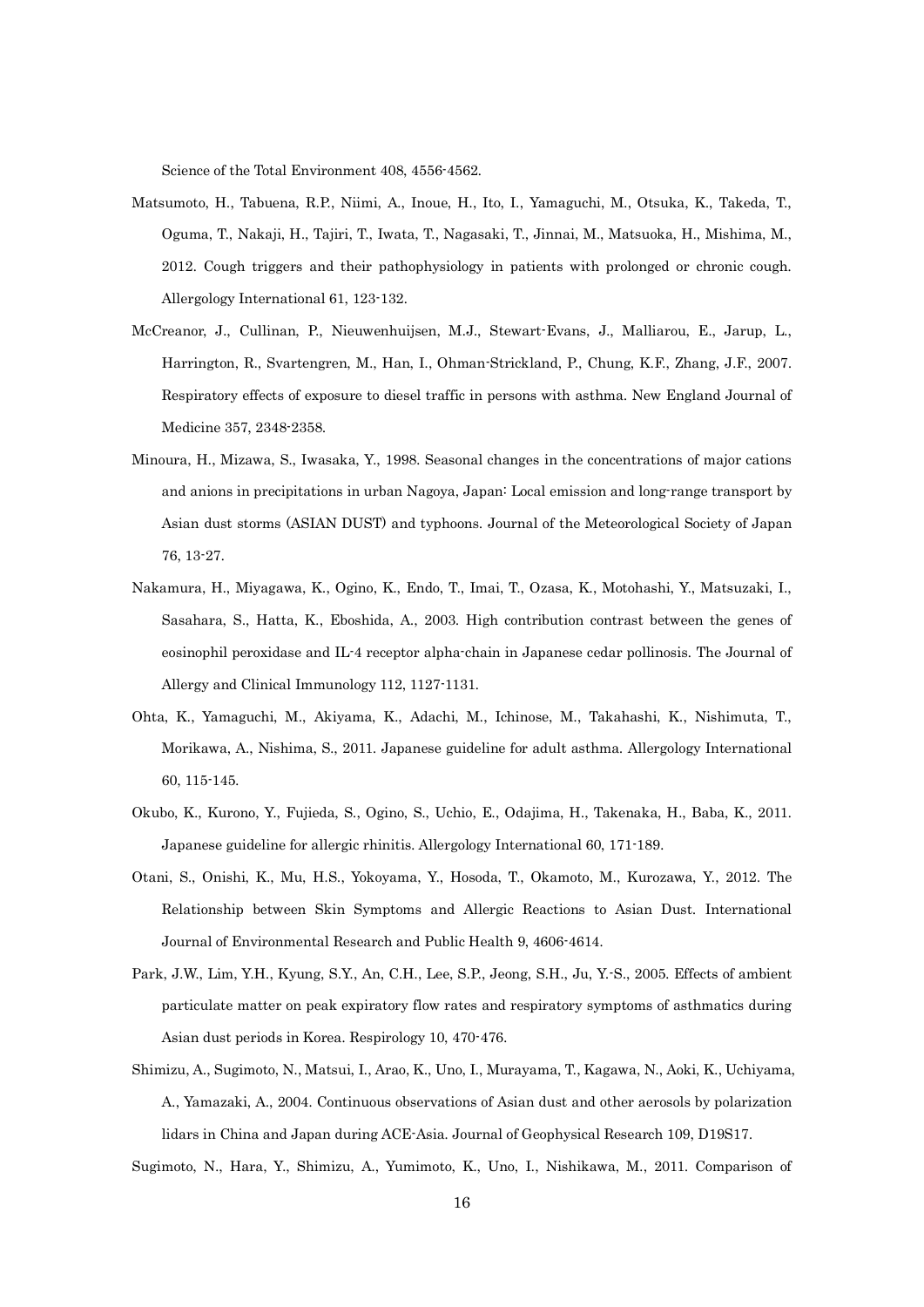Surface Observations and a Regional Dust Transport Model Assimilated with Lidar Network Data in Asian Dust Event of March 29 to April 2, 2007. Sola 7A, 13-16.

- Sugimoto, N., Uno, I., Nishikawa, M., Shimizu, A., Matsui, I., Dong, X.H., Chen, Y., Quan, H., 2003. Record heavy Asian dust in Beijing in 2002: Observations and model analysis of recent events. Geophysical Research Letters 30, 1640.
- Ternesten-Hasseus, E., Larsson, S., Millqvist, E., 2011. Symptoms induced by environmental irritants and health-related quality of life in patients with chronic cough - A cross-sectional study. Cough 7, 6.
- Tobo, Y., Zhang, D.Z., Matsuki, A., Iwasaka, Y., 2010. Asian dust particles converted into aqueous droplets under remote marine atmospheric conditions. Proceedings of the National Academy of Sciences of the United States of America 107, 17905-17910.
- Ueda, K., Shimizu, A., Nitta, H., Inoue, K., 2012. Long-range transported Asian Dust and emergency ambulance dispatches. Inhalation Toxicology 24, 858-867.
- Watanabe, M., Yamasaki, A., Burioka, N., Kurai, J., Yoneda, K., Yoshida, A., Igishi, T., Fukuoka, Y., Nakamoto, M., Takeuchi, H., Suyama, H., Tatsukawa, T., Chikumi, H., Matsumoto, S., Sako, T., Hasegawa, Y., Okazaki, R., Horasaki, K., Shimizu, E., 2011. Correlation between Asian dust storms and worsening asthma in Western Japan. Allergology International 60, 267-275.
- Yang, C.Y., 2006. Effects of Asian dust storm events on daily clinical visits for conjunctivitis in Taipei, Taiwan. Journal of Toxicology and Environmental Health, Part A. Current Issues 69, 1673-1680.
- Yang, C.Y., Tsai, S.S., Chang, C.C., Ho, S.C., 2005. Effects of Asian dust storm events on daily admissions for asthma in Taipei, Taiwan. Inhalation Toxicology 17, 817-821.
- Yang, X.Y., Okada, Y., Tang, N., Matsunaga, S., Tamura, K., Lin, J.M., Kameda, T., Toriba, A.,

Hayakawa, K., 2007. Long-range transport of polycyclic aromatic hydrocarbons from China to Japan. Atmospheric Environment 41, 2710-2718.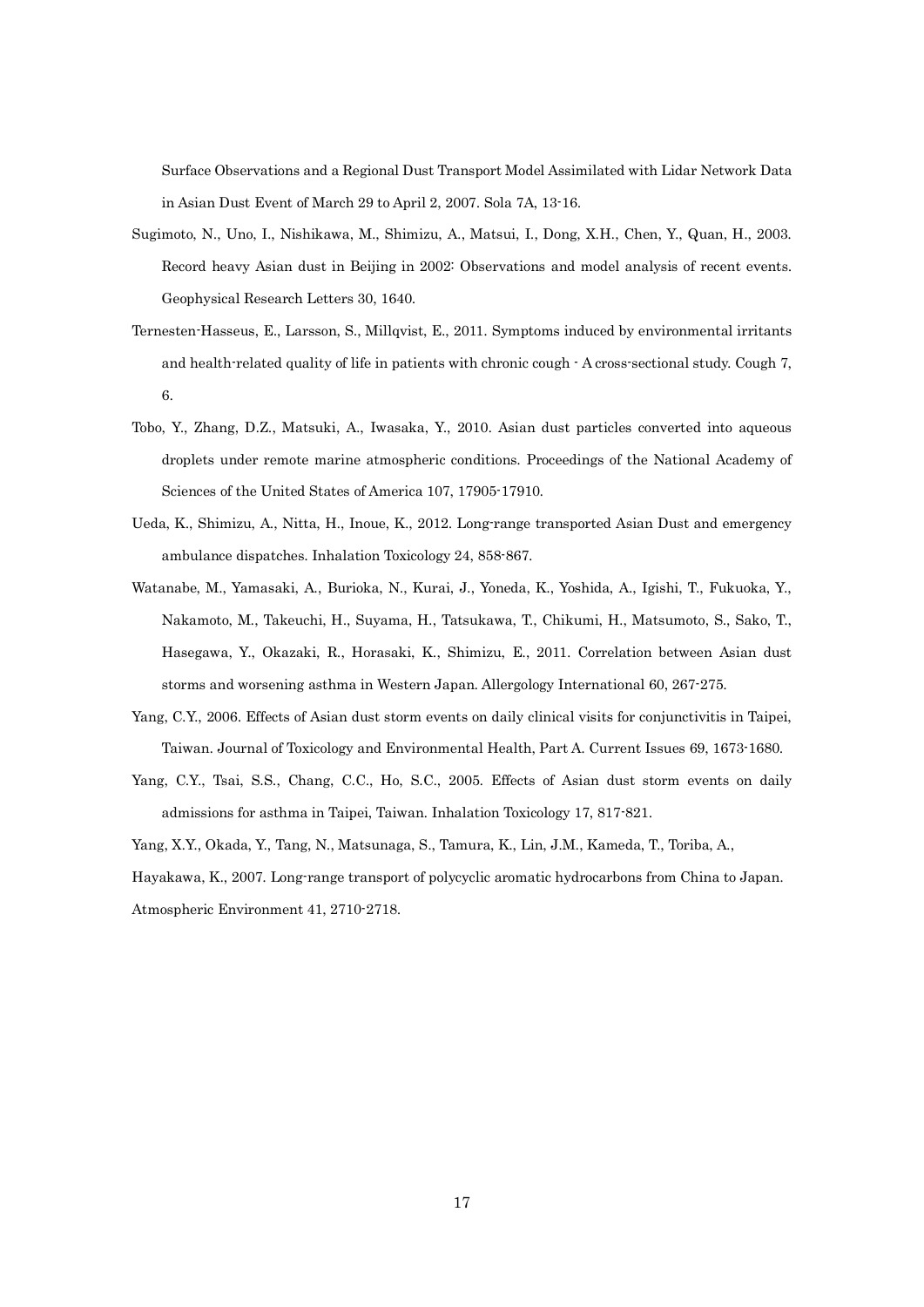# **Figure legends**

Figure 1. The daily concentrations of airborne particulate matter during the study period. AD1: Asian dust period 1, AD2: Asian dust period 2, AD3: Asian dust period 3, non-AD: non-Asian dust period.

Figure 2. The daily prevalence of cough and sputum production (A), sneezing, nasal congestion, runny nose and itchy eyes (B) during the study period. AD1: Asian dust period 1, AD2: Asian dust period 2, AD3: Asian dust period 3, non-AD: non-Asian dust period.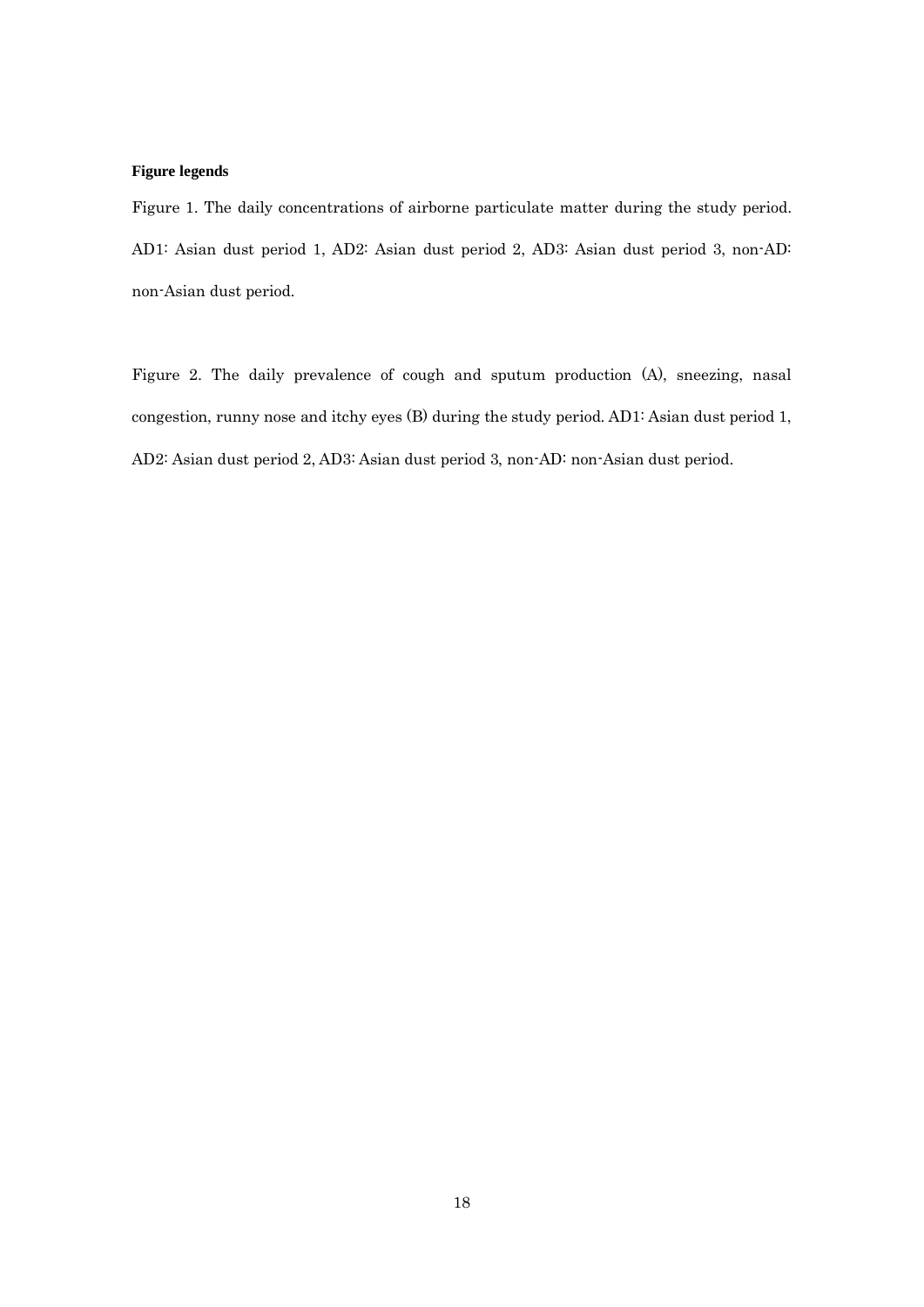

Figure 1. The daily concentrations of airborne particulate matter during the study period. AD1: Asian dust period 1, AD2: Asian dust period 2, AD3: Asian dust period 3, non-AD: non-Asian dust period.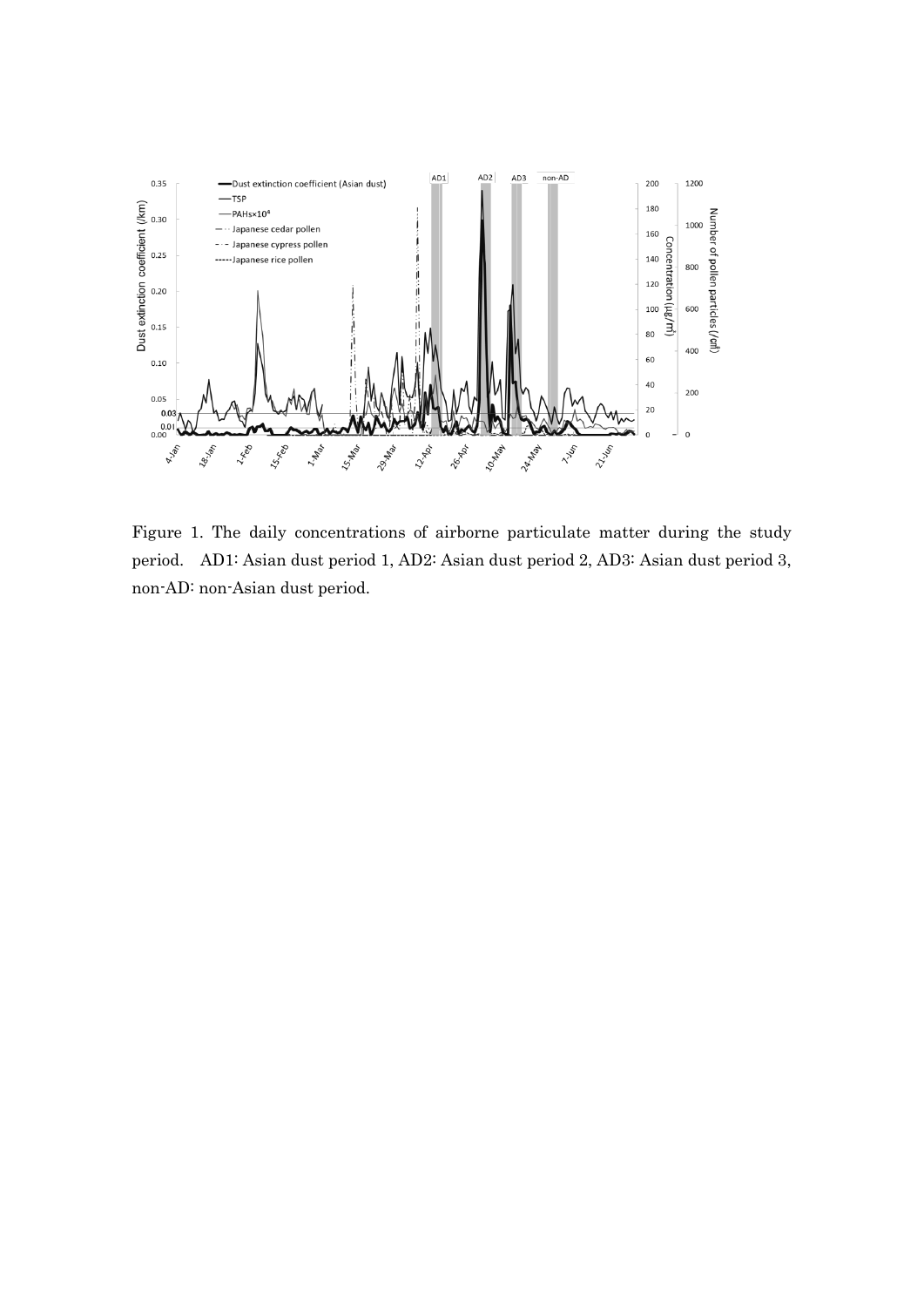

Figure 2. The daily prevalence of cough and sputum production (A), sneezing, nasal congestion, runny nose and itchy eyes (B) during the study period. AD1: Asian dust period 1, AD2: Asian dust period 2, AD3: Asian dust period 3, non-AD: non-Asian dust period.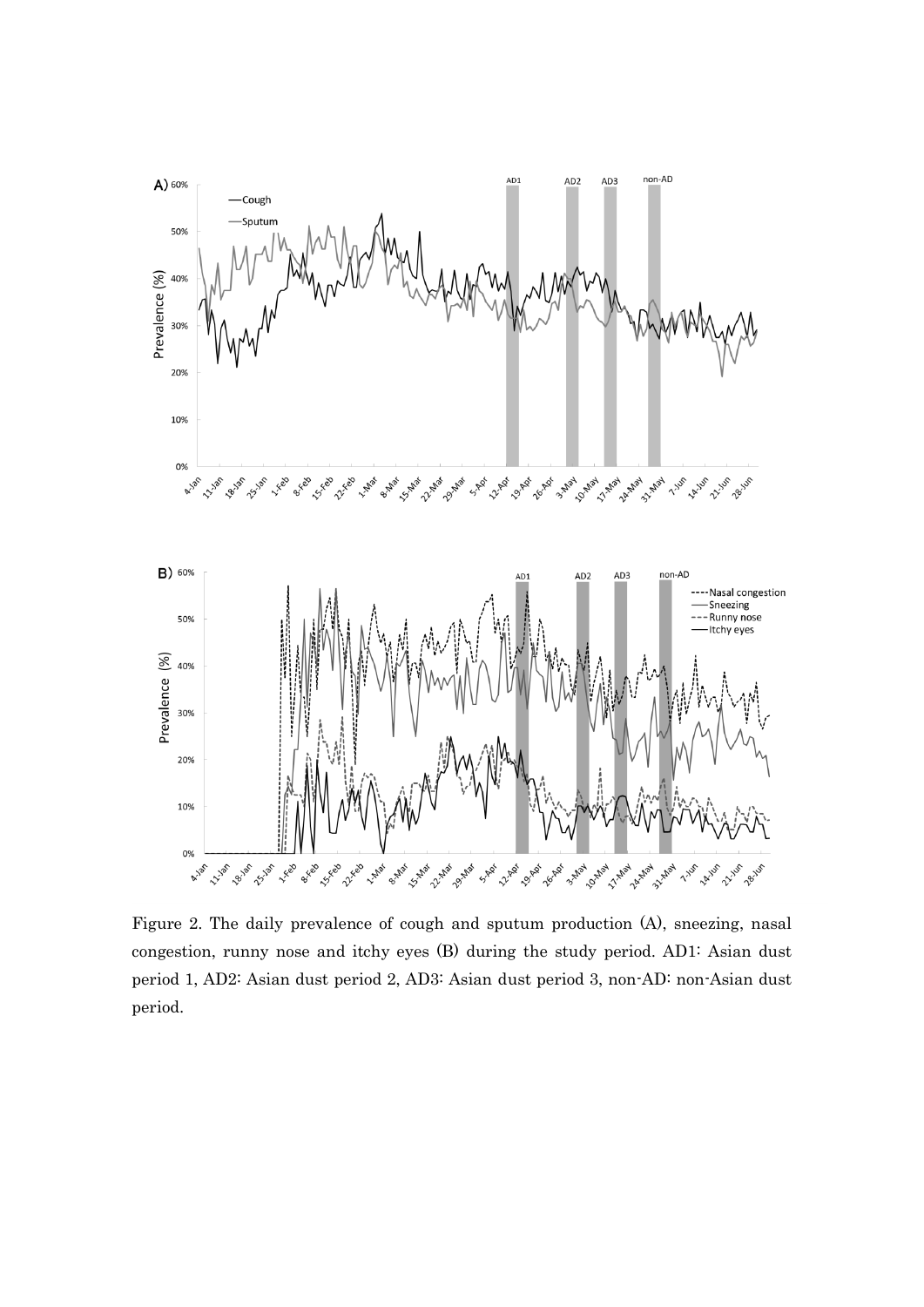| Characteristics          | No $(\%)$ or Mean $\pm$ SD |
|--------------------------|----------------------------|
| Number                   | 86                         |
| Age (years)              | $64.0 \pm 12.7$            |
| Gender                   |                            |
| Male                     | 28 (32.6)                  |
| Female                   | 58 (67.4)                  |
| Disease                  |                            |
| Asthma                   | 49 (57.0)                  |
| CVA                      | 8(9.3)                     |
| AC.                      | 15 (17.4)                  |
| Asthma and AC            | 4(4.7)                     |
| CVA and AC               | 10 (11.6)                  |
| Disease duration (years) | $15.6 \pm 9.4$             |
| Smoking status           |                            |
| non-smoker               | 60 (69.8)                  |
| ex-smoker                | 26 (30.2)                  |
| BMI ( $kg/m2$ )          | $22.8 \pm 3.3$             |

Table1. Characteristics of patients

\* CVA, cough variant asthma; AC, atopic cough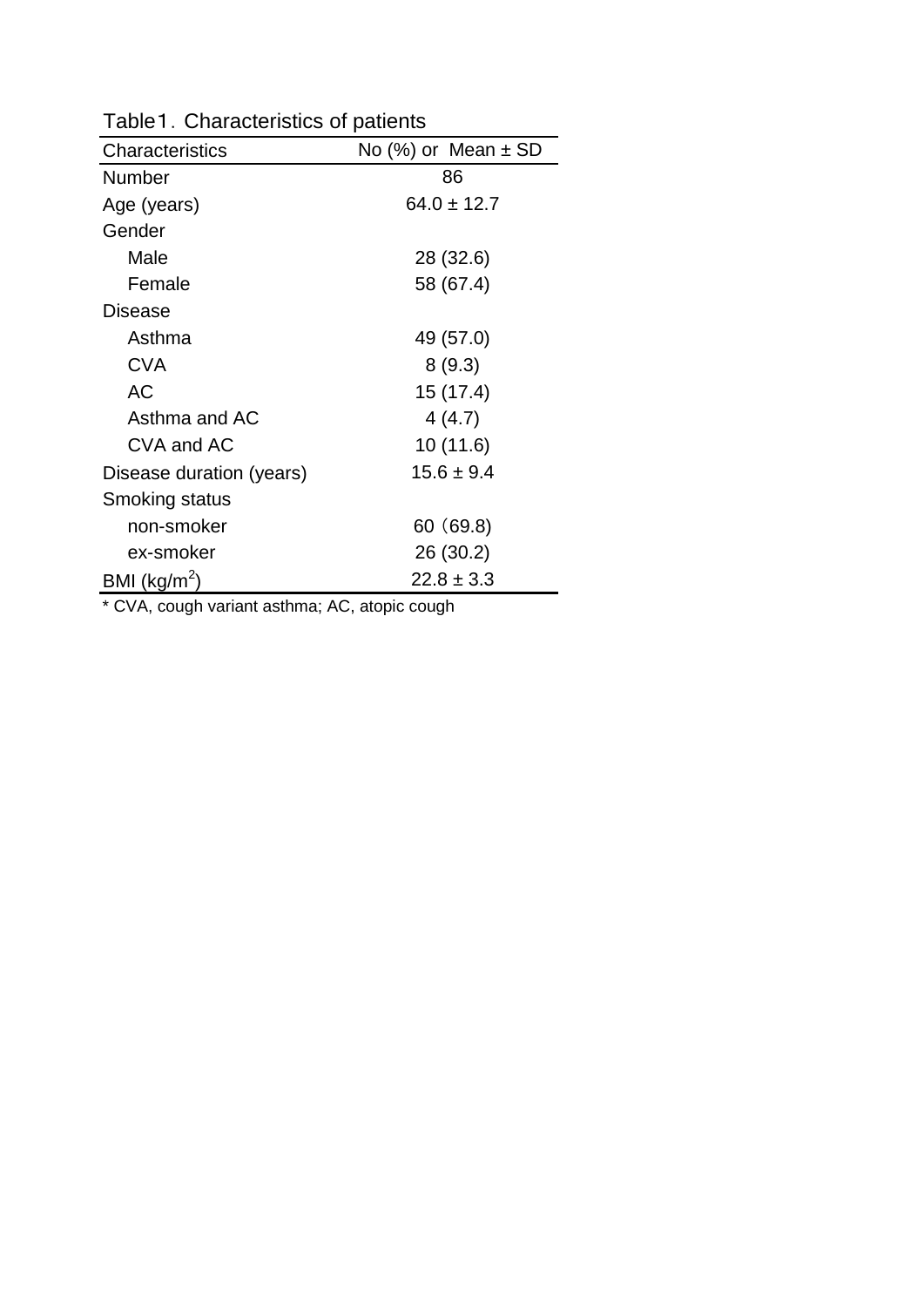|                                           | non-Asian dust period (27-30 May) | Asian dust period 1 (12-15 April) Asian dust period 2 (1-4 May) |                   | Asian dust period 3 (13-16 May) |
|-------------------------------------------|-----------------------------------|-----------------------------------------------------------------|-------------------|---------------------------------|
| Dust extinction coefficient (/km)         | $0.003 \pm 0.003$                 | $0.045 \pm 0.016$                                               | $0.166 \pm 0.121$ | $0.091 \pm 0.061$               |
| TSP $(\mu g/m^3)$                         | $17.5 \pm 6.63$                   | $68.4 \pm 12.8$                                                 | $125.1 \pm 69.7$  | $90.3 \pm 24.5$                 |
| PAHs (ng/m <sup>3</sup> )                 | $0.51 \pm 0.35$                   | $3.28 \pm 1.11$                                                 | $0.86 \pm 0.42$   | $1.81 \pm 0.68$                 |
| Japanese cedar pollen (/cm <sup>2</sup> ) | 0                                 | $49.3 \pm 33.9$                                                 |                   | 0                               |
| Japanese cypress pollen (/ $cm2$ )        | 0                                 | $31.5 \pm 19.7$                                                 |                   |                                 |
| Japanese rice pollen $(\text{/cm}^2)$     | $1.75 \pm 1.71$                   | $\Omega$                                                        | $8.5 \pm 10.0$    | $6.0 \pm 6.0$                   |

| Table 2. Average airborne particulate matter during the Asian dust and non-Asian dust periods |  |  |  |  |
|-----------------------------------------------------------------------------------------------|--|--|--|--|
|-----------------------------------------------------------------------------------------------|--|--|--|--|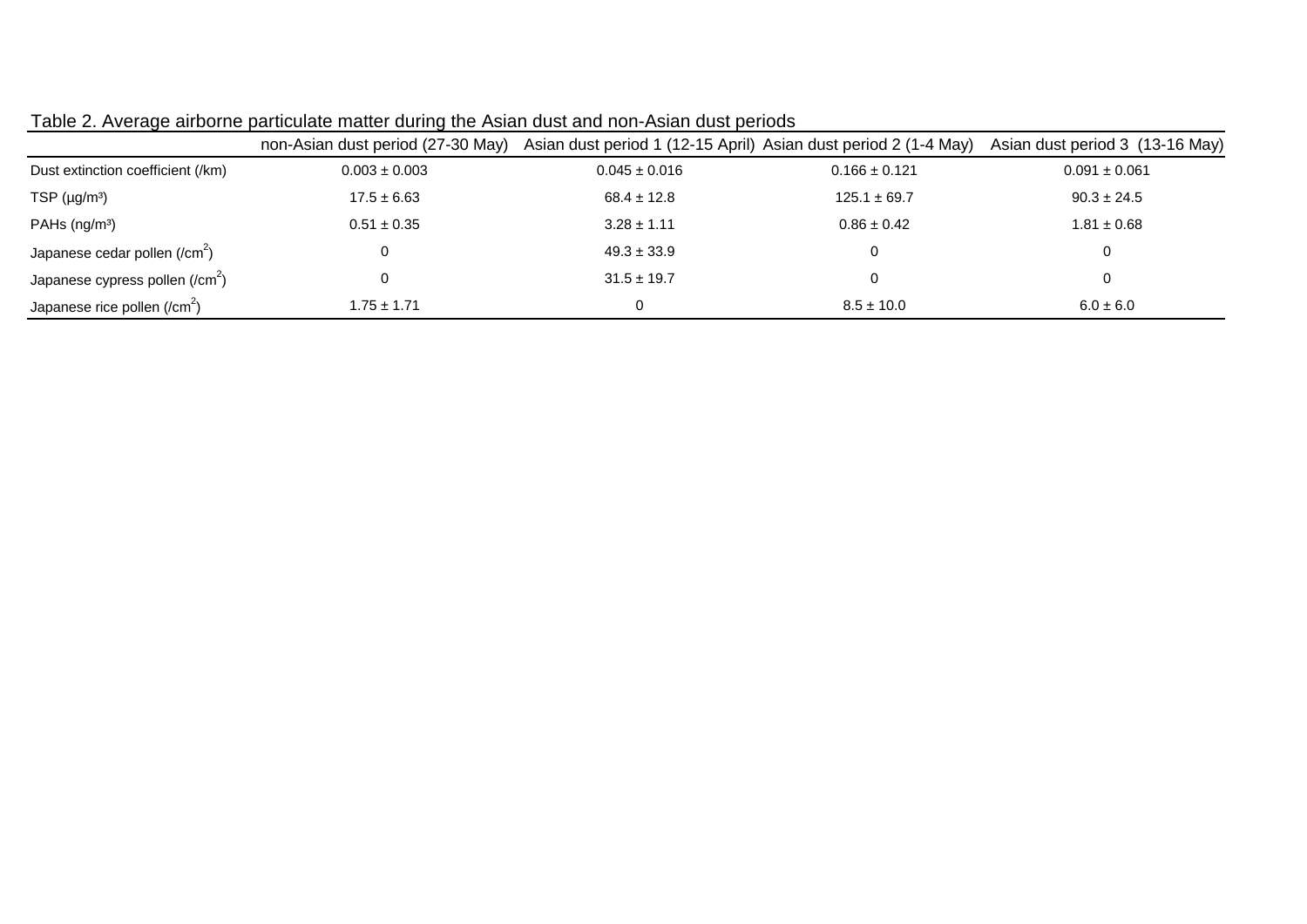|                   | non-Asian dust     | Asian dust period 1 (12-15 April) |          | Asian dust period 2 (1-4 May) |          |          | Asian dust period 3 (13-16 May) |          |          |            |
|-------------------|--------------------|-----------------------------------|----------|-------------------------------|----------|----------|---------------------------------|----------|----------|------------|
| Symptoms          | period (27-30 May) | Negative                          | Positive | $p$ -value                    | Negative | Positive | $p$ -value                      | Negative | Positive | $p$ -value |
| Cough             | Negative           | 31                                |          |                               | 29       | 12       |                                 | 32       | 10       |            |
|                   | Positive           |                                   | 19       | 0.022                         |          | 21       |                                 |          | 20       | 0.012      |
| Sputum production | Negative           | 40                                |          |                               | 39       |          |                                 | 42       |          |            |
|                   | Positive           |                                   | 23       |                               |          | 23       | 0.344                           |          | 23       | 0.727      |

Table 3. The number of patients who experienced symptoms during the Asian dust and non-Asian dust periods